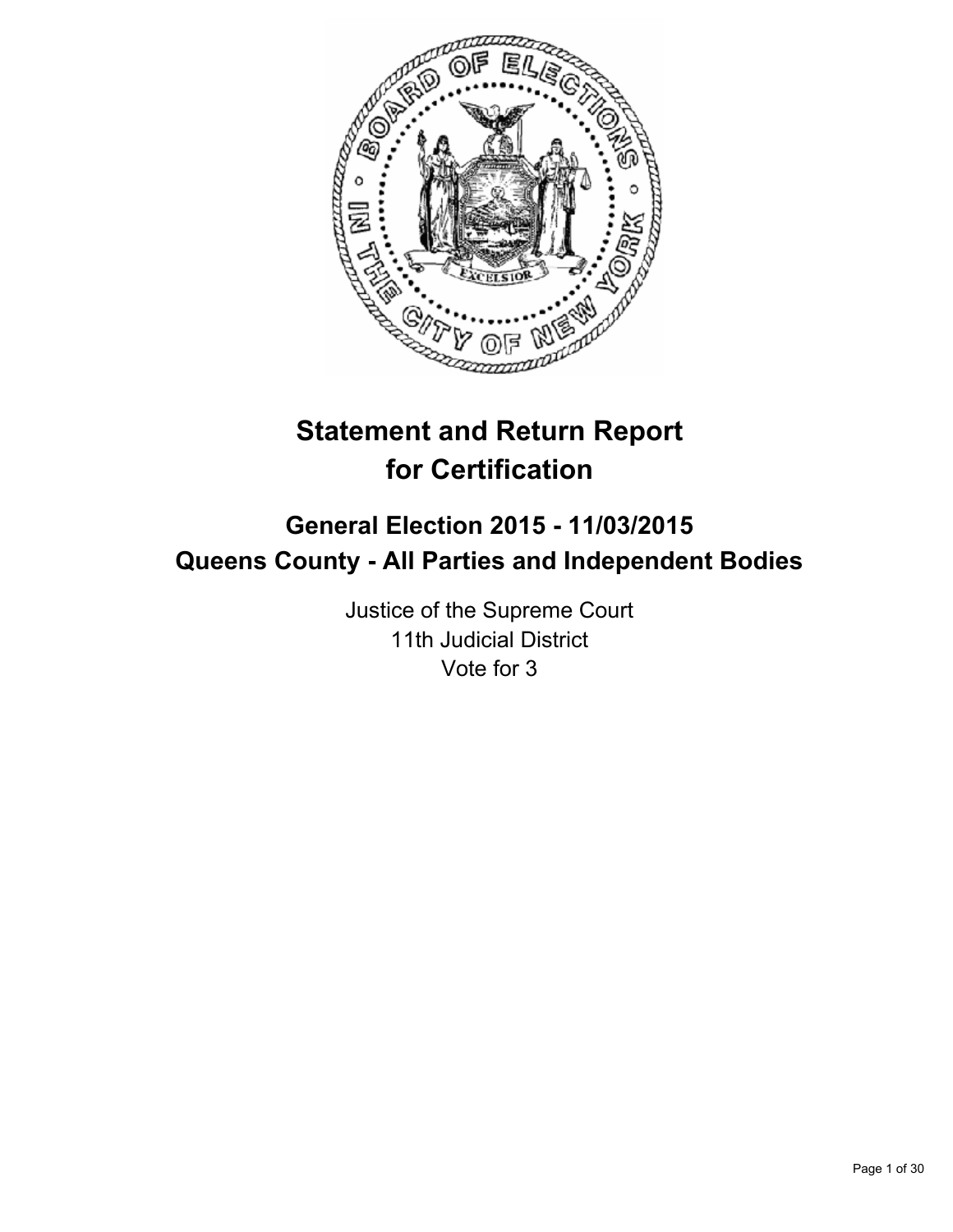

| <b>PUBLIC COUNTER</b>                                    | 3,232        |
|----------------------------------------------------------|--------------|
| <b>EMERGENCY</b>                                         | 0            |
| ABSENTEE/MILITARY                                        | 506          |
| <b>AFFIDAVIT</b>                                         | 39           |
| <b>Total Ballots</b>                                     | 3,777        |
| Less - Inapplicable Federal/Special Presidential Ballots | 0            |
| <b>Total Applicable Ballots</b>                          | 3,777        |
| MARTIN E. RITHOLTZ (DEMOCRATIC)                          | 1,728        |
| MARTIN E. RITHOLTZ (REPUBLICAN)                          | 820          |
| MARTIN E. RITHOLTZ (CONSERVATIVE)                        | 424          |
| PETER J. O'DONOGHUE (DEMOCRATIC)                         | 1,618        |
| ANTHONY CARONNA (REPUBLICAN)                             | 1,000        |
| PETER J. O'DONOGHUE (CONSERVATIVE)                       | 628          |
| DUANE A. HART (DEMOCRATIC)                               | 1,807        |
| ALLAN JENNINGS (WRITE-IN)                                | 1            |
| ALTON MADDOX (WRITE-IN)                                  | 1            |
| EMIL PARDILOU (WRITE-IN)                                 | $\mathbf 1$  |
| JOHN SPATARO (WRITE-IN)                                  | $\mathbf{1}$ |
| JOHN SULLIVAN (WRITE-IN)                                 | $\mathbf{1}$ |
| JOSEPH CONCANNON (WRITE-IN)                              | $\mathbf{1}$ |
| LYLA A. BATTAGLIA (WRITE-IN)                             | $\mathbf{1}$ |
| NICHOLAS PETER PHILIPPOV (WRITE-IN)                      | 3            |
| NORA SCHREIBER (WRITE-IN)                                | $\mathbf{1}$ |
| PATRICK J GREEN (WRITE-IN)                               | 1            |
| STEVE KOUTSAVLIS (WRITE-IN)                              | $\mathbf{1}$ |
| UNATTRIBUTABLE WRITE-IN (WRITE-IN)                       | 11           |
| UNCOUNTED WRITE-IN PER STATUTE (WRITE-IN)                | 1            |
| VALERIE KELLY (WRITE-IN)                                 | 3            |
| WILLIAM GEHLHAUS (WRITE-IN)                              | 1            |
| <b>Total Votes</b>                                       | 8,054        |
| Unrecorded                                               | 3,277        |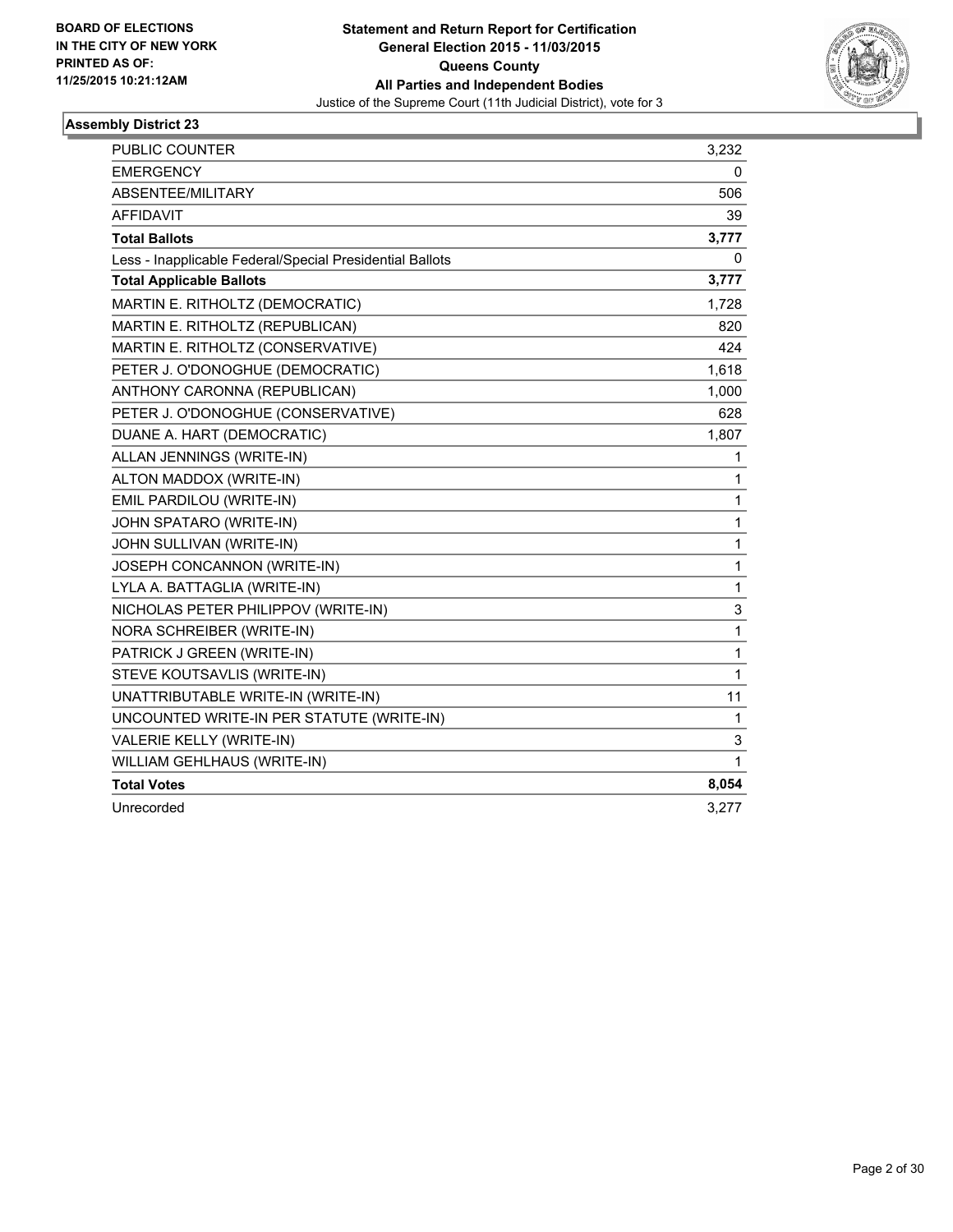

| PUBLIC COUNTER                                           | 4,717                   |
|----------------------------------------------------------|-------------------------|
| <b>EMERGENCY</b>                                         | 0                       |
| ABSENTEE/MILITARY                                        | 306                     |
| <b>AFFIDAVIT</b>                                         | 24                      |
| <b>Total Ballots</b>                                     | 5,047                   |
| Less - Inapplicable Federal/Special Presidential Ballots | 0                       |
| <b>Total Applicable Ballots</b>                          | 5,047                   |
| MARTIN E. RITHOLTZ (DEMOCRATIC)                          | 2,711                   |
| MARTIN E. RITHOLTZ (REPUBLICAN)                          | 848                     |
| MARTIN E. RITHOLTZ (CONSERVATIVE)                        | 304                     |
| PETER J. O'DONOGHUE (DEMOCRATIC)                         | 2,702                   |
| ANTHONY CARONNA (REPUBLICAN)                             | 1,109                   |
| PETER J. O'DONOGHUE (CONSERVATIVE)                       | 489                     |
| DUANE A. HART (DEMOCRATIC)                               | 2,784                   |
| ADAM ORLOW (WRITE-IN)                                    | 1                       |
| ALTON MADDOX (WRITE-IN)                                  | 1                       |
| AMA HENDRICK (WRITE-IN)                                  | 1                       |
| ANDREW WADLOR (WRITE-IN)                                 | 1                       |
| AUGUSTIN TELLA (WRITE-IN)                                | 1                       |
| <b>BRUCE PRAUDA (WRITE-IN)</b>                           | 1                       |
| C. VERNON MASON (WRITE-IN)                               | 1                       |
| DARMIN BACHU (WRITE-IN)                                  | 1                       |
| ELLIS DEVINE (WRITE-IN)                                  | 1                       |
| <b>GEORGE NICHOLAS (WRITE-IN)</b>                        | 1                       |
| GERARD J. MARRA (WRITE-IN)                               | 1                       |
| JOE FRIDAY (WRITE-IN)                                    | 1                       |
| JOEL BLUMENFELD (WRITE-IN)                               | 3                       |
| JOHN D. HENDRICK (WRITE-IN)                              | 1                       |
| JOHN SMITH (WRITE-IN)                                    | $\overline{\mathbf{c}}$ |
| JOSEPH DUBOWSKI (WRITE-IN)                               | 1                       |
| JOSEPH J ESPOSITO (WRITE-IN)                             | 1                       |
| LIZ BUNION AMADEO (WRITE-IN)                             | 1                       |
| MADELEINE LESLIE-SKALLER (WRITE-IN)                      | 1                       |
| MAO ZEDONG (WRITE-IN)                                    | 1                       |
| MEIXA REILLY (WRITE-IN)                                  | 1                       |
| MICHAEL TARIF WARREN (WRITE-IN)                          | 1                       |
| NAN BEDESI (WRITE-IN)                                    | 2                       |
| NANCY PEREZ (WRITE-IN)                                   | 1                       |
| RICHARD LATIN (WRITE-IN)                                 | 1                       |
| SAMUEL MARRERO (WRITE-IN)                                | 1                       |
| THOMAS J HILLGARDNER (WRITE-IN)                          | $\overline{\mathbf{c}}$ |
| TRISH LOTZOF (WRITE-IN)                                  | 1                       |
| UNATTRIBUTABLE WRITE-IN (WRITE-IN)                       | 23                      |
| UNCOUNTED WRITE-IN PER STATUTE (WRITE-IN)                | 1                       |
| WILLIAM J HENDRICK JR. (WRITE-IN)                        | 1                       |
| <b>Total Votes</b>                                       | 11,005                  |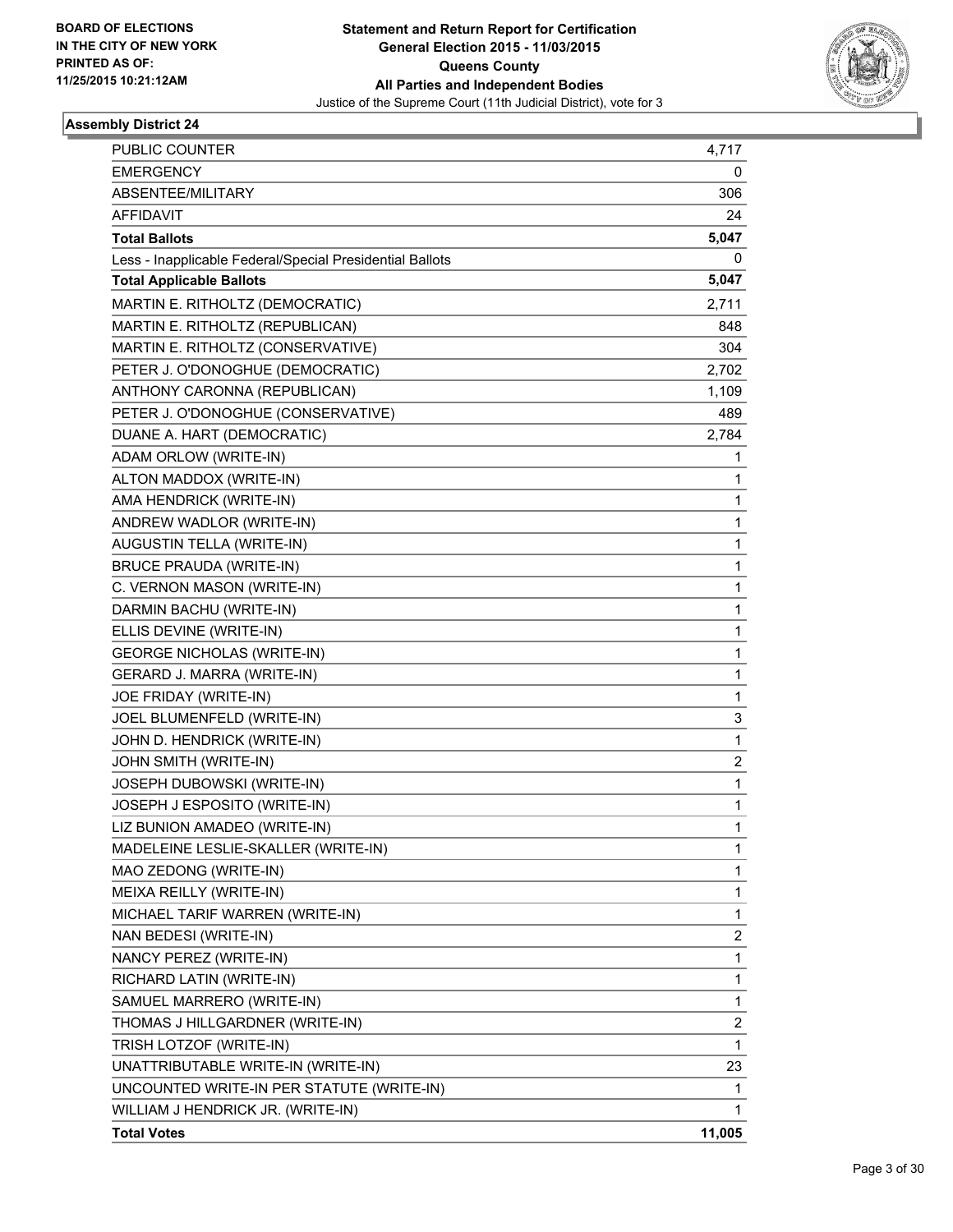

Unrecorded 4,136

| <b>Assembly District 25</b>                              |                |
|----------------------------------------------------------|----------------|
| <b>PUBLIC COUNTER</b>                                    | 3,447          |
| <b>EMERGENCY</b>                                         | 0              |
| ABSENTEE/MILITARY                                        | 248            |
| <b>AFFIDAVIT</b>                                         | 19             |
| <b>Total Ballots</b>                                     | 3,714          |
| Less - Inapplicable Federal/Special Presidential Ballots | 0              |
| <b>Total Applicable Ballots</b>                          | 3,714          |
| MARTIN E. RITHOLTZ (DEMOCRATIC)                          | 1,941          |
| MARTIN E. RITHOLTZ (REPUBLICAN)                          | 785            |
| MARTIN E. RITHOLTZ (CONSERVATIVE)                        | 256            |
| PETER J. O'DONOGHUE (DEMOCRATIC)                         | 1,866          |
| ANTHONY CARONNA (REPUBLICAN)                             | 978            |
| PETER J. O'DONOGHUE (CONSERVATIVE)                       | 441            |
| DUANE A. HART (DEMOCRATIC)                               | 2,003          |
| ADRIENNE FOX (WRITE-IN)                                  | 1.             |
| ANNA LEE TAYLOR (WRITE-IN)                               | 1              |
| <b>BARRY GRODENCHIK (WRITE-IN)</b>                       | $\mathbf{1}$   |
| BERNIE SANDERS (WRITE-IN)                                | 1              |
| CHRIS WALES (WRITE-IN)                                   | 1              |
| DANTE DIBLASIO (WRITE-IN)                                | $\mathbf{1}$   |
| DAVID HAMMER (WRITE-IN)                                  | 1              |
| DAVID KOCH (WRITE-IN)                                    | 1              |
| DONALD TRUMP (WRITE-IN)                                  | $\mathbf{1}$   |
| ED FOX (WRITE-IN)                                        | $\mathbf{1}$   |
| EDWARD L FOX (WRITE-IN)                                  | 1              |
| ELIJAH GREEN (WRITE-IN)                                  | $\overline{c}$ |
| <b>GREGORY LACHAGA (WRITE-IN)</b>                        | $\mathbf{1}$   |
| <b>GULL HODGES (WRITE-IN)</b>                            | 1              |
| JOHN FOX (WRITE-IN)                                      | $\mathbf{1}$   |
| JOSEPH F. KASPER (WRITE-IN)                              | 3              |
| KEVIN J. HANRATTY (WRITE-IN)                             | 3              |
| MIKE LUPICA (WRITE-IN)                                   | $\mathbf{1}$   |
| PHILLIP NG (WRITE-IN)                                    | $\mathbf{1}$   |
| ROBERT A. DEROSA (WRITE-IN)                              | $\mathbf{1}$   |
| TONY AVELLA (WRITE-IN)                                   | $\mathbf{1}$   |
| UNATTRIBUTABLE WRITE-IN (WRITE-IN)                       | 12             |
| YOGI BERRA (WRITE-IN)                                    | 1              |
| <b>Total Votes</b>                                       | 8,309          |
| Unrecorded                                               | 2,833          |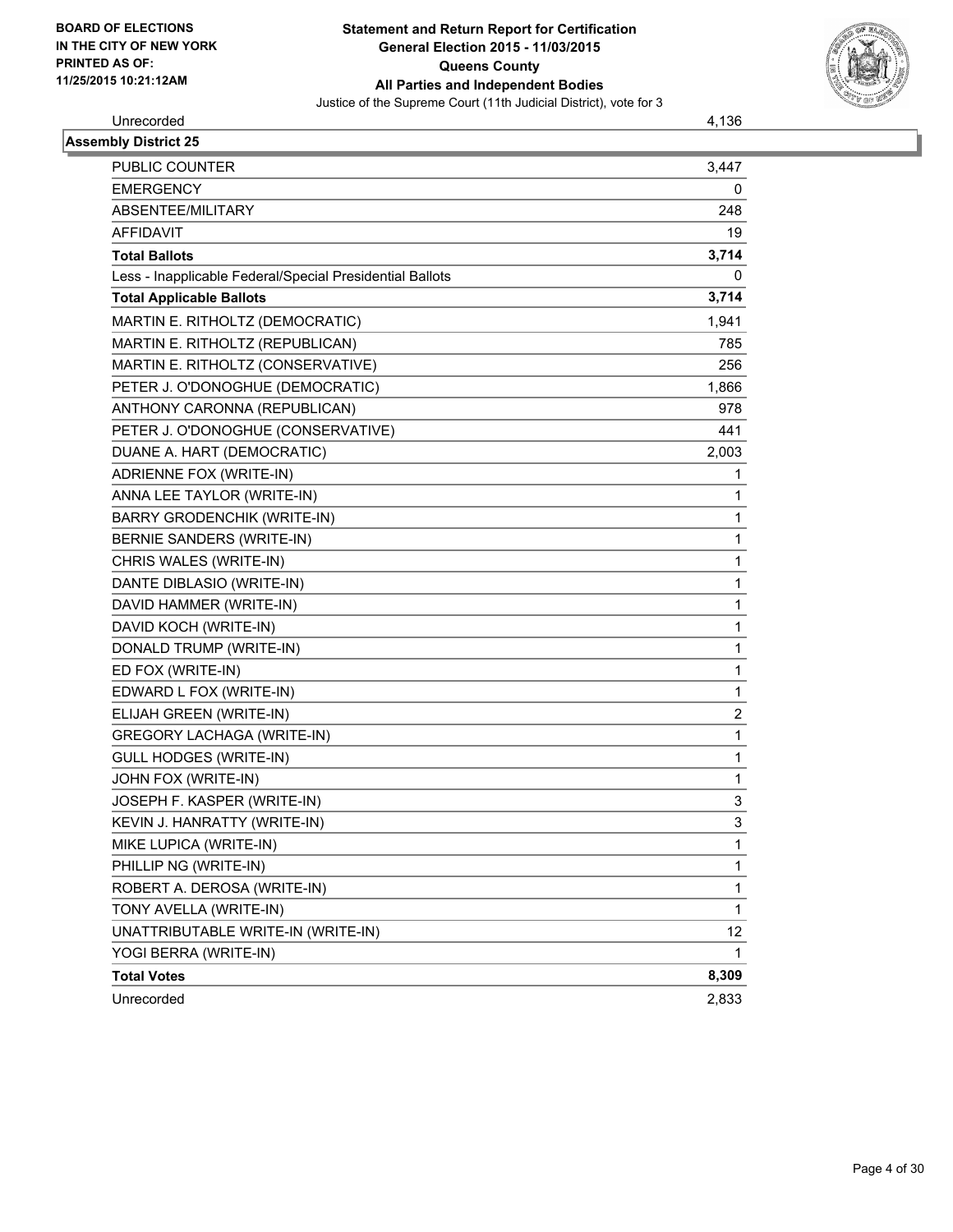

| <b>PUBLIC COUNTER</b>                                    | 4,451 |
|----------------------------------------------------------|-------|
| <b>EMERGENCY</b>                                         | 0     |
| ABSENTEE/MILITARY                                        | 418   |
| AFFIDAVIT                                                | 26    |
| <b>Total Ballots</b>                                     | 4,895 |
| Less - Inapplicable Federal/Special Presidential Ballots | 0     |
| <b>Total Applicable Ballots</b>                          | 4,895 |
| MARTIN E. RITHOLTZ (DEMOCRATIC)                          | 2,585 |
| MARTIN E. RITHOLTZ (REPUBLICAN)                          | 1,043 |
| MARTIN E. RITHOLTZ (CONSERVATIVE)                        | 394   |
| PETER J. O'DONOGHUE (DEMOCRATIC)                         | 2,493 |
| ANTHONY CARONNA (REPUBLICAN)                             | 1,433 |
| PETER J. O'DONOGHUE (CONSERVATIVE)                       | 663   |
| DUANE A. HART (DEMOCRATIC)                               | 2,703 |
| ADAM PERNY (WRITE-IN)                                    | 1     |
| ANDRE CANADA (WRITE-IN)                                  | 1     |
| ANDREW DAVID (WRITE-IN)                                  | 1     |
| <b>ASKAR STEIN (WRITE-IN)</b>                            | 1     |
| BARRY KULA (WRITE-IN)                                    | 1     |
| BETTY D'ANDREA (WRITE-IN)                                | 1     |
| <b>BOB ROSS (WRITE-IN)</b>                               | 3     |
| BRET PERNY (WRITE-IN)                                    | 1     |
| CHRISTINA GRASSO (WRITE-IN)                              | 1     |
| DANIEL GALLAGHER (WRITE-IN)                              | 1     |
| DAVID DIPADOVA (WRITE-IN)                                | 1     |
| DAVID S. DIKMAN (WRITE-IN)                               | 1     |
| DONALD TRUMP (WRITE-IN)                                  | 1     |
| DOUGLAS PRESCOTT (WRITE-IN)                              | 1     |
| FRANK KELLY (WRITE-IN)                                   | 1     |
| FRANK PADAVAN (WRITE-IN)                                 | 1     |
| JACOB DEGRON (WRITE-IN)                                  | 1     |
| JAMES KORZENIEWSKI (WRITE-IN)                            | 1     |
| JIM KORZENIEWSKI (WRITE-IN)                              | 1     |
| JOE VIDAL (WRITE-IN)                                     | 1     |
| JOEL L BLUMENTHAL (WRITE-IN)                             | 1     |
| JOHN CENA (WRITE-IN)                                     | 1     |
| JOHN T. SANTUCCI (WRITE-IN)                              | 1     |
| JUDGE JUDY (WRITE-IN)                                    | 1     |
| KENNETH STEIN (WRITE-IN)                                 | 1     |
| MARINO PIGNATANO (WRITE-IN)                              | 1     |
| MARK MOVGELLUZZO (WRITE-IN)                              | 1     |
| MARY ARHAN (WRITE-IN)                                    | 1     |
| MATT HARVEY (WRITE-IN)                                   | 1     |
| MATTHEW L. GRASSO (WRITE-IN)                             | 1     |
| MAX STEIN (WRITE-IN)                                     | 1     |
| MICHAEL LUCKMAN (WRITE-IN)                               | 1     |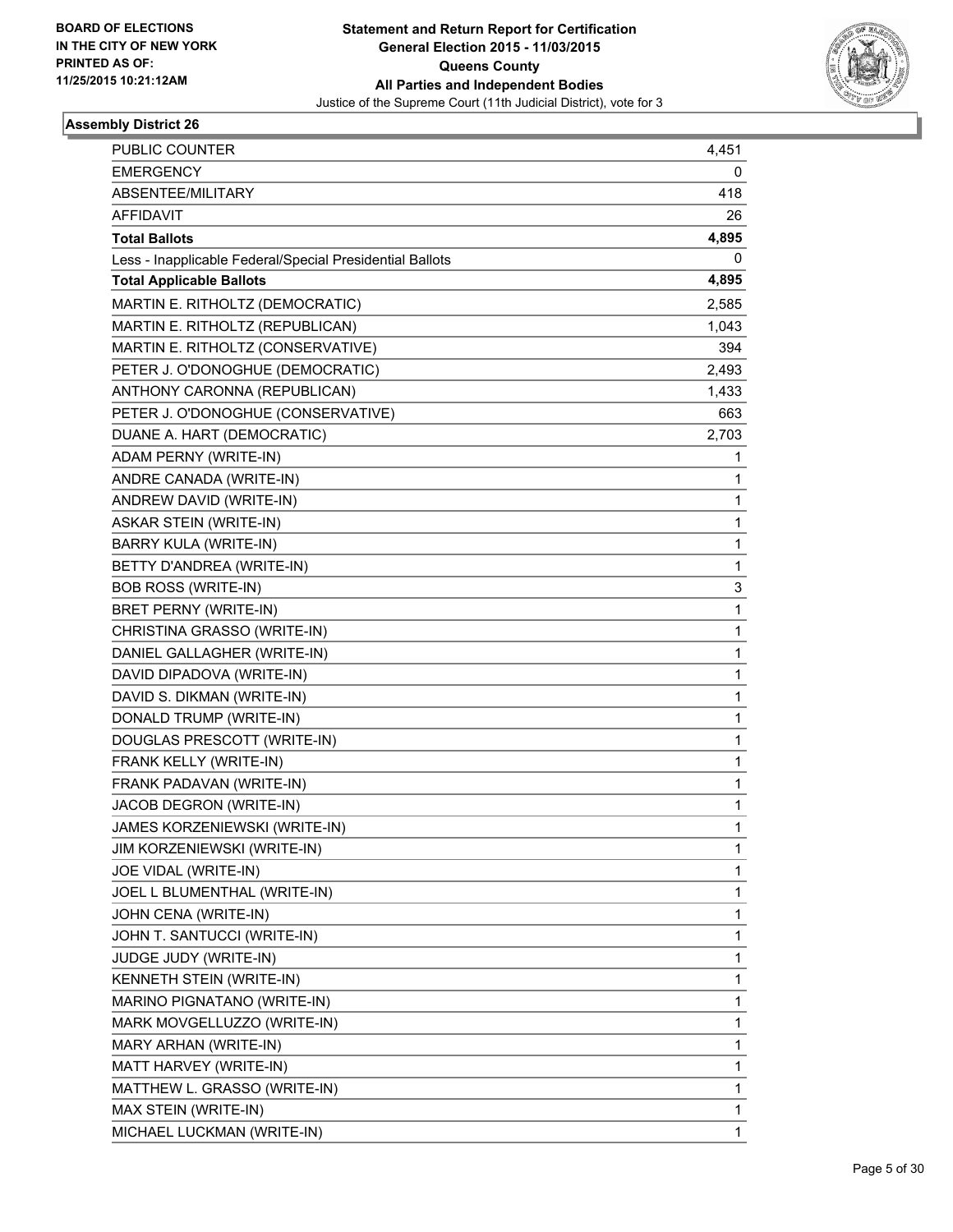

| MICHAEL V. GRASSO (WRITE-IN)              |        |
|-------------------------------------------|--------|
| MIKE PEREZ (WRITE-IN)                     | 1      |
| NOAH SYNDERGARD (WRITE-IN)                |        |
| PAMELA EDWARDS (WRITE-IN)                 |        |
| PATRICK MCCABE (WRITE-IN)                 | 1      |
| PAUL D. SOLOMON (WRITE-IN)                | 1      |
| PHIL RAGUSA (WRITE-IN)                    | 1      |
| RAMON FINKEL (WRITE-IN)                   |        |
| RANDY ORTON (WRITE-IN)                    | 1      |
| REBECCA D. LYNCH (WRITE-IN)               | 1      |
| ROSEANN SCOTTO (WRITE-IN)                 | 3      |
| RUDY GIULIANI (WRITE-IN)                  | 1      |
| SEAN CANADA (WRITE-IN)                    | 1      |
| STACY KROUN (WRITE-IN)                    | 1      |
| STEVEN ANTHONY BEHAR (WRITE-IN)           | 1      |
| TONY AVELLA (WRITE-IN)                    | 1      |
| UNATTRIBUTABLE WRITE-IN (WRITE-IN)        | 9      |
| UNCOUNTED WRITE-IN PER STATUTE (WRITE-IN) | 4      |
| <b>Total Votes</b>                        | 11,379 |
| Unrecorded                                | 3,306  |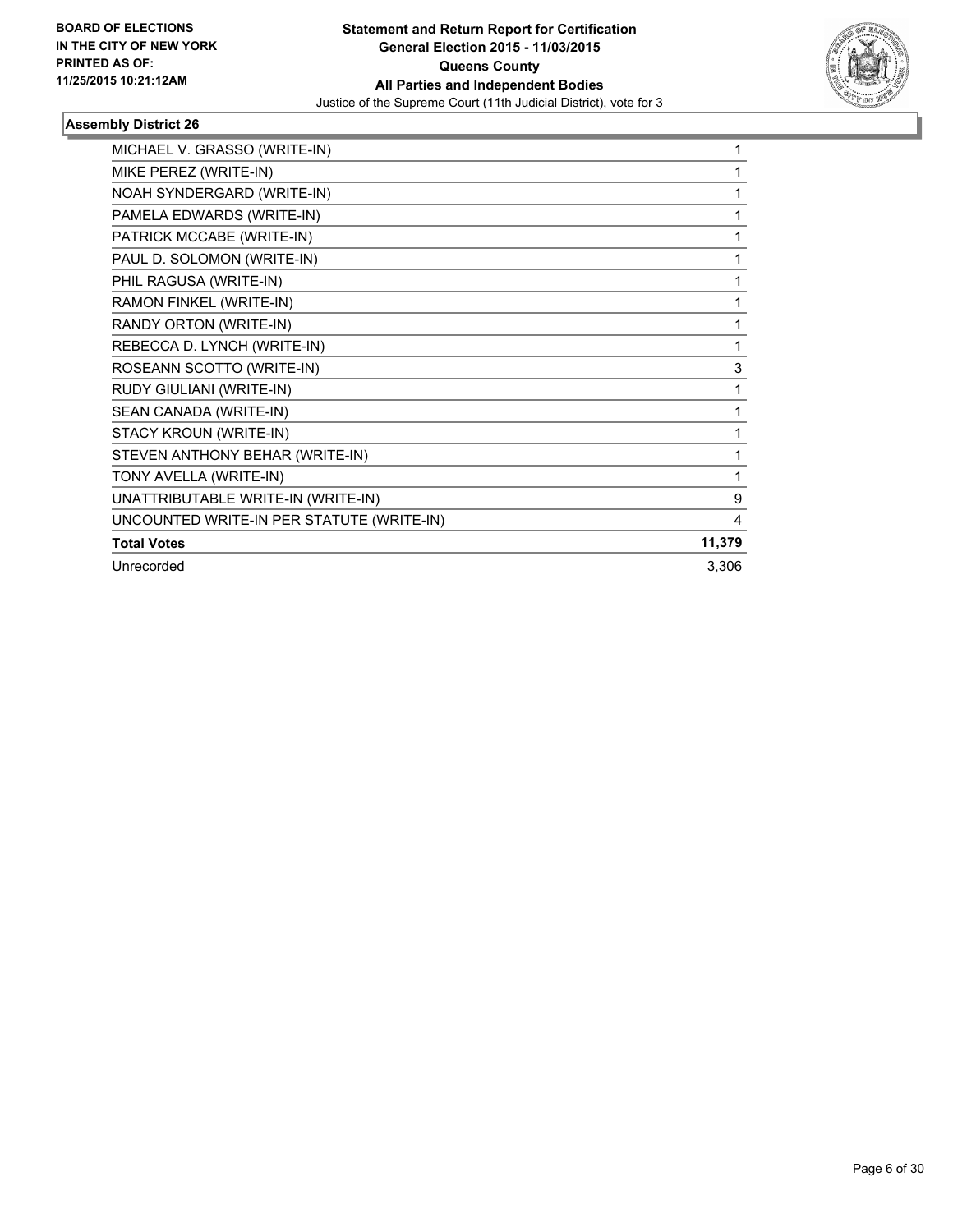

| PUBLIC COUNTER                                           | 2,339 |
|----------------------------------------------------------|-------|
| <b>EMERGENCY</b>                                         | 0     |
| ABSENTEE/MILITARY                                        | 300   |
| <b>AFFIDAVIT</b>                                         | 26    |
| <b>Total Ballots</b>                                     | 2,665 |
| Less - Inapplicable Federal/Special Presidential Ballots | 0     |
| <b>Total Applicable Ballots</b>                          | 2,665 |
| MARTIN E. RITHOLTZ (DEMOCRATIC)                          | 1,545 |
| MARTIN E. RITHOLTZ (REPUBLICAN)                          | 472   |
| MARTIN E. RITHOLTZ (CONSERVATIVE)                        | 136   |
| PETER J. O'DONOGHUE (DEMOCRATIC)                         | 1,493 |
| ANTHONY CARONNA (REPUBLICAN)                             | 586   |
| PETER J. O'DONOGHUE (CONSERVATIVE)                       | 234   |
| DUANE A. HART (DEMOCRATIC)                               | 1,618 |
| BRAD WANNER (WRITE-IN)                                   | 1     |
| <b>BRUCE POUMAN (WRITE-IN)</b>                           | 1     |
| CHRISTOPHER HEALY (WRITE-IN)                             | 1     |
| DAVID KIRSANER (WRITE-IN)                                | 1     |
| DIANA D. WALCOTT (WRITE-IN)                              | 1     |
| ELEANOR MAY (WRITE-IN)                                   | 1     |
| JARRETT ANDREWS (WRITE-IN)                               | 1     |
| JOHN SMITH (WRITE-IN)                                    | 1     |
| JOSEPH GIORDANO (WRITE-IN)                               | 1     |
| KAMIL KRAWCZCYK (WRITE-IN)                               | 1     |
| KASTRIOT KASTRATI (WRITE-IN)                             | 1     |
| MICHAEL HAN (WRITE-IN)                                   | 1     |
| <b>OSCAR MUNOZ (WRITE-IN)</b>                            | 1     |
| PATRICK J. WOODS (WRITE-IN)                              | 1     |
| PETER SHAPIRO (WRITE-IN)                                 | 1     |
| RORY LANCMAN (WRITE-IN)                                  | 1     |
| SARA PACHT (WRITE-IN)                                    | 1     |
| SHARON ZIEGLER (WRITE-IN)                                | 1     |
| SINOT CHRISTIAN (WRITE-IN)                               | 1     |
| SUSAN C. WOODS (WRITE-IN)                                | 1     |
| TAMIKA WILLIAMS (WRITE-IN)                               | 3     |
| TERESA M. WOODS (WRITE-IN)                               | 1     |
| UNATTRIBUTABLE WRITE-IN (WRITE-IN)                       | 20    |
| UNCOUNTED WRITE-IN PER STATUTE (WRITE-IN)                | 1     |
| <b>Total Votes</b>                                       | 6,129 |
| Unrecorded                                               | 1,866 |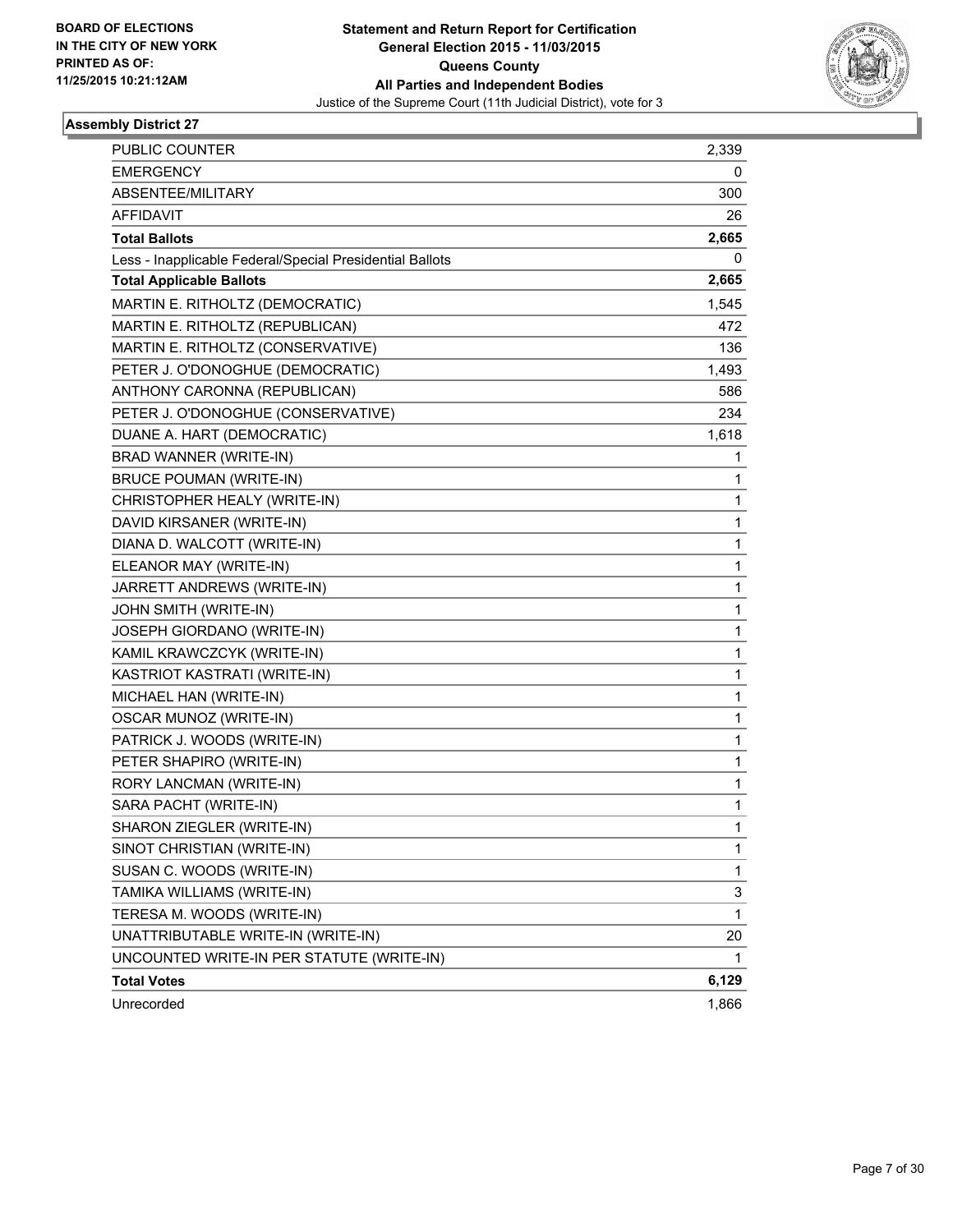

| PUBLIC COUNTER                                           | 2,511                   |
|----------------------------------------------------------|-------------------------|
| <b>EMERGENCY</b>                                         | 0                       |
| ABSENTEE/MILITARY                                        | 320                     |
| <b>AFFIDAVIT</b>                                         | 19                      |
| <b>Total Ballots</b>                                     | 2,850                   |
| Less - Inapplicable Federal/Special Presidential Ballots | 0                       |
| <b>Total Applicable Ballots</b>                          | 2,850                   |
| MARTIN E. RITHOLTZ (DEMOCRATIC)                          | 1,575                   |
| MARTIN E. RITHOLTZ (REPUBLICAN)                          | 556                     |
| MARTIN E. RITHOLTZ (CONSERVATIVE)                        | 229                     |
| PETER J. O'DONOGHUE (DEMOCRATIC)                         | 1,569                   |
| ANTHONY CARONNA (REPUBLICAN)                             | 734                     |
| PETER J. O'DONOGHUE (CONSERVATIVE)                       | 368                     |
| DUANE A. HART (DEMOCRATIC)                               | 1,662                   |
| ABE MILLER (WRITE-IN)                                    | 1                       |
| <b>BOB JONES (WRITE-IN)</b>                              | 1                       |
| BRIAN H LOWY (WRITE-IN)                                  | 2                       |
| DANIEZA NANAU (WRITE-IN)                                 | 1                       |
| DICK HERTZ (WRITE-IN)                                    | 1                       |
| DONALD TRUMP (WRITE-IN)                                  | 2                       |
| ELIZABETH WARREN (WRITE-IN)                              | $\overline{\mathbf{c}}$ |
| FRANKLIN SNITOW (WRITE-IN)                               | 1                       |
| IKE ILKEW (WRITE-IN)                                     | 1                       |
| JAMES HUANG (WRITE-IN)                                   | 1                       |
| JAMES MILLER (WRITE-IN)                                  | 1                       |
| JEAN KIM (WRITE-IN)                                      | 1                       |
| JOEL SERRANO (WRITE-IN)                                  | 1                       |
| JONATHAN S KINGSTON (WRITE-IN)                           | 2                       |
| JOSEPH H. NIVIN (WRITE-IN)                               | 1                       |
| KAYLA HERMAN (WRITE-IN)                                  | 1                       |
| LOU COSTELLO (WRITE-IN)                                  | 1                       |
| MARCO RUBIO (WRITE-IN)                                   | 1                       |
| MARK GREEN (WRITE-IN)                                    | 1                       |
| MATTHEW D HUNTER (WRITE-IN)                              | 1                       |
| NICOLE L. BRAMSTEDT (WRITE-IN)                           | 1                       |
| PATRICIA HEWES (WRITE-IN)                                | 1                       |
| PAUL S SZALOH (WRITE-IN)                                 | 1                       |
| RON KUBY (WRITE-IN)                                      | 1                       |
| RUTH KAPLAN (WRITE-IN)                                   | 1                       |
| TERRY RIFENBURG (WRITE-IN)                               | 1                       |
| UNATTRIBUTABLE WRITE-IN (WRITE-IN)                       | 30                      |
| UNCOUNTED WRITE-IN PER STATUTE (WRITE-IN)                | 2                       |
| WILLIAM C. THOMPSON JR. (WRITE-IN)                       | 1                       |
| WILMA R. DAVILA (WRITE-IN)                               | 1                       |
| ZVI SAMUELS (WRITE-IN)                                   | 1                       |
| <b>Total Votes</b>                                       | 6,758                   |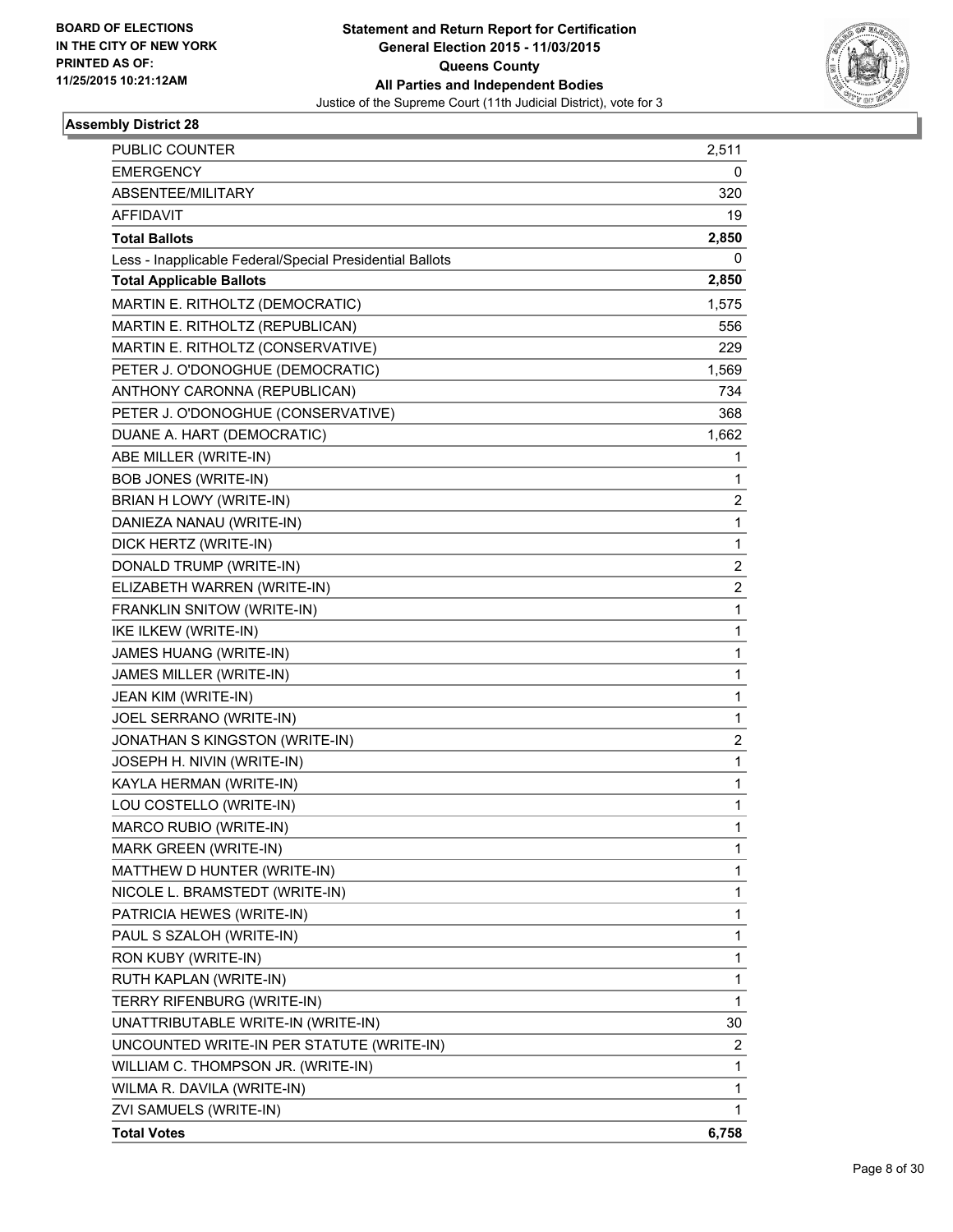

Unrecorded 1,792

| <b>Assembly District 29</b>                              |                |
|----------------------------------------------------------|----------------|
| <b>PUBLIC COUNTER</b>                                    | 4,251          |
| <b>EMERGENCY</b>                                         | 0              |
| ABSENTEE/MILITARY                                        | 242            |
| <b>AFFIDAVIT</b>                                         | 41             |
| <b>Total Ballots</b>                                     | 4,534          |
| Less - Inapplicable Federal/Special Presidential Ballots | 0              |
| <b>Total Applicable Ballots</b>                          | 4,534          |
| MARTIN E. RITHOLTZ (DEMOCRATIC)                          | 2,978          |
| MARTIN E. RITHOLTZ (REPUBLICAN)                          | 165            |
| MARTIN E. RITHOLTZ (CONSERVATIVE)                        | 48             |
| PETER J. O'DONOGHUE (DEMOCRATIC)                         | 2,850          |
| ANTHONY CARONNA (REPUBLICAN)                             | 222            |
| PETER J. O'DONOGHUE (CONSERVATIVE)                       | 80             |
| DUANE A. HART (DEMOCRATIC)                               | 3,310          |
| ALEX TALBOT (WRITE-IN)                                   | 1              |
| <b>BUDDA ALLEN (WRITE-IN)</b>                            | $\overline{2}$ |
| CATHERINE E SAUNDERS (WRITE-IN)                          | 1              |
| CHEREE A. BUGGZ (WRITE-IN)                               | 1              |
| DANNY CAMPBELL (WRITE-IN)                                | $\mathbf{1}$   |
| JOHN W. CRONIN (WRITE-IN)                                | 3              |
| JOHN WHITEHEAD (WRITE-IN)                                | $\mathbf{1}$   |
| LENDRE JOHN (WRITE-IN)                                   | $\mathbf{1}$   |
| MATTHEW HOLDER (WRITE-IN)                                | $\mathbf{1}$   |
| MUNIR AVERY (WRITE-IN)                                   | 1              |
| SHEROLYN CAMPBELL (WRITE-IN)                             | $\mathbf{1}$   |
| SYLVIA CAMPBELL (WRITE-IN)                               | 2              |
| TAMIKA FOSTER (WRITE-IN)                                 | $\mathbf{1}$   |
| TED CRUZ (WRITE-IN)                                      | $\mathbf{1}$   |
| TERRY EBONY DEMENDONCA (WRITE-IN)                        | $\mathbf{1}$   |
| TERRYL EBONY DE MENDONCA (WRITE-IN)                      | $\overline{2}$ |
| UNATTRIBUTABLE WRITE-IN (WRITE-IN)                       | 5              |
| UNCOUNTED WRITE-IN PER STATUTE (WRITE-IN)                | 4              |
| <b>Total Votes</b>                                       | 9,683          |
| Unrecorded                                               | 3,919          |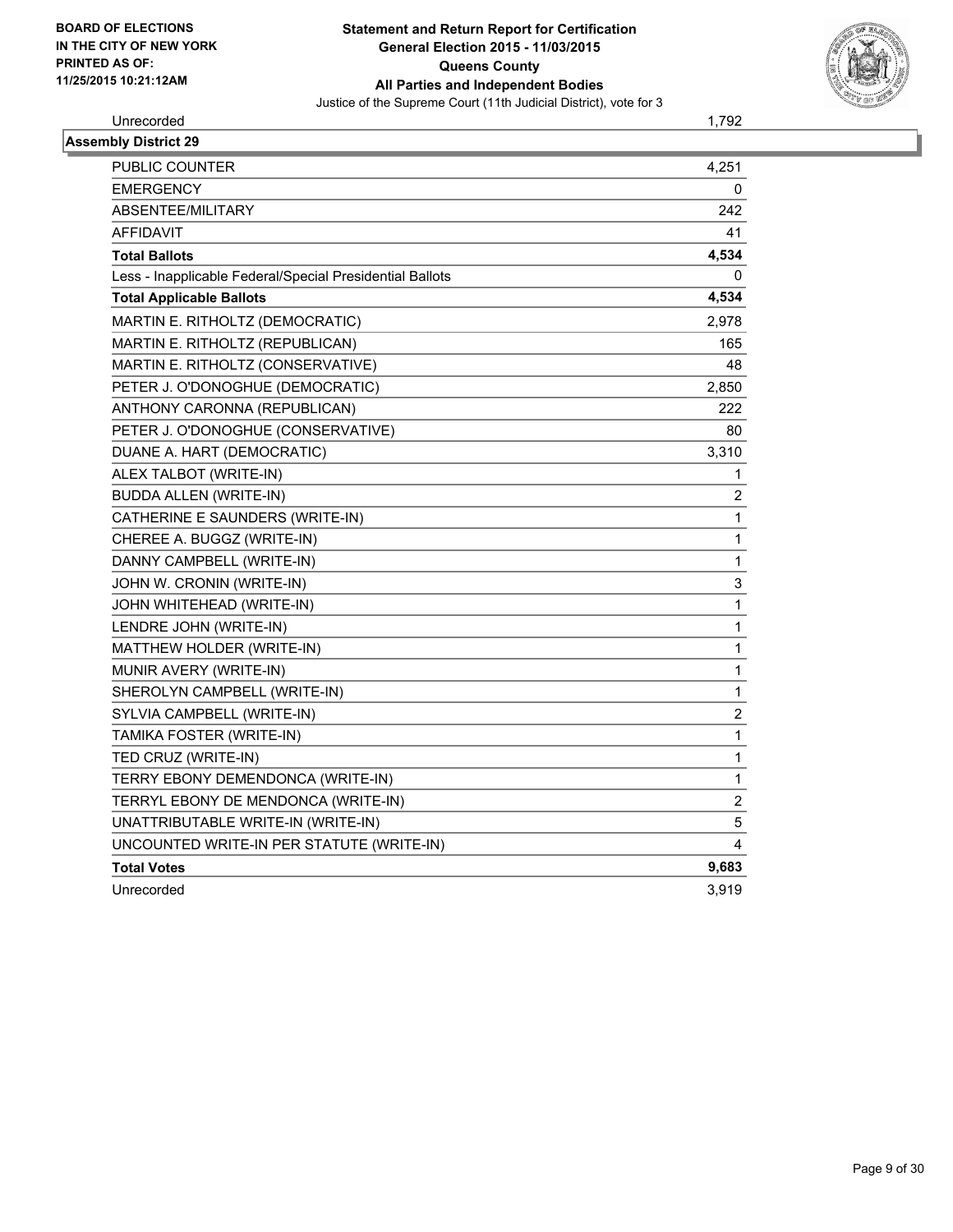

| <b>PUBLIC COUNTER</b>                                    | 2,289 |
|----------------------------------------------------------|-------|
| <b>EMERGENCY</b>                                         | 0     |
| ABSENTEE/MILITARY                                        | 285   |
| AFFIDAVIT                                                | 18    |
| <b>Total Ballots</b>                                     | 2,592 |
| Less - Inapplicable Federal/Special Presidential Ballots | 0     |
| <b>Total Applicable Ballots</b>                          | 2,592 |
| MARTIN E. RITHOLTZ (DEMOCRATIC)                          | 1,369 |
| MARTIN E. RITHOLTZ (REPUBLICAN)                          | 514   |
| MARTIN E. RITHOLTZ (CONSERVATIVE)                        | 208   |
| PETER J. O'DONOGHUE (DEMOCRATIC)                         | 1,308 |
| ANTHONY CARONNA (REPUBLICAN)                             | 655   |
| PETER J. O'DONOGHUE (CONSERVATIVE)                       | 348   |
| DUANE A. HART (DEMOCRATIC)                               | 1,424 |
| ANTHONY AMBROSINI (WRITE-IN)                             | 1     |
| ANTHONY COMO (WRITE-IN)                                  | 2     |
| BRIANNA CASZATT (WRITE-IN)                               | 1     |
| DANIEL T CALLAGHAN (WRITE-IN)                            | 1     |
| DONALD TRUMP (WRITE-IN)                                  | 2     |
| FRANK GARCIA (WRITE-IN)                                  | 1     |
| <b>GERALDINE GARCIA SALOW (WRITE-IN)</b>                 | 1     |
| <b>GREGORY AMBROSINI (WRITE-IN)</b>                      | 1     |
| <b>GREGORY MCANDREWS (WRITE-IN)</b>                      | 1     |
| <b>IWAN KINAL (WRITE-IN)</b>                             | 1     |
| JAKE LASALA (WRITE-IN)                                   | 1     |
| JAMES EARLY (WRITE-IN)                                   | 1     |
| JESSE ROSE (WRITE-IN)                                    | 3     |
| JOHN D. SABINI (WRITE-IN)                                | 1     |
| JOSEPH T KLONOUSH (WRITE-IN)                             | 3     |
| KRISTENE AMBROSINI (WRITE-IN)                            | 1     |
| KRISTIN GANGONE (WRITE-IN)                               | 1     |
| MILDRED T. KURZAWA (WRITE-IN)                            | 3     |
| OKSANAZ KINAL (WRITE-IN)                                 | 1     |
| PETER F. VALLONE (WRITE-IN)                              | 1     |
| PETER VALLONE JR. (WRITE-IN)                             | 1     |
| RAYMOND GEE (WRITE-IN)                                   | 3     |
| SAMUEL WOLFSON (WRITE-IN)                                | 1     |
| SZE CHUEN (WRITE-IN)                                     | 1     |
| TARA GLASSER (WRITE-IN)                                  | 1     |
| UNATTRIBUTABLE WRITE-IN (WRITE-IN)                       | 15    |
| UNCOUNTED WRITE-IN PER STATUTE (WRITE-IN)                | 3     |
| VIRGINIA SALOW (WRITE-IN)                                | 1     |
| <b>Total Votes</b>                                       | 5,880 |
| Unrecorded                                               | 1,896 |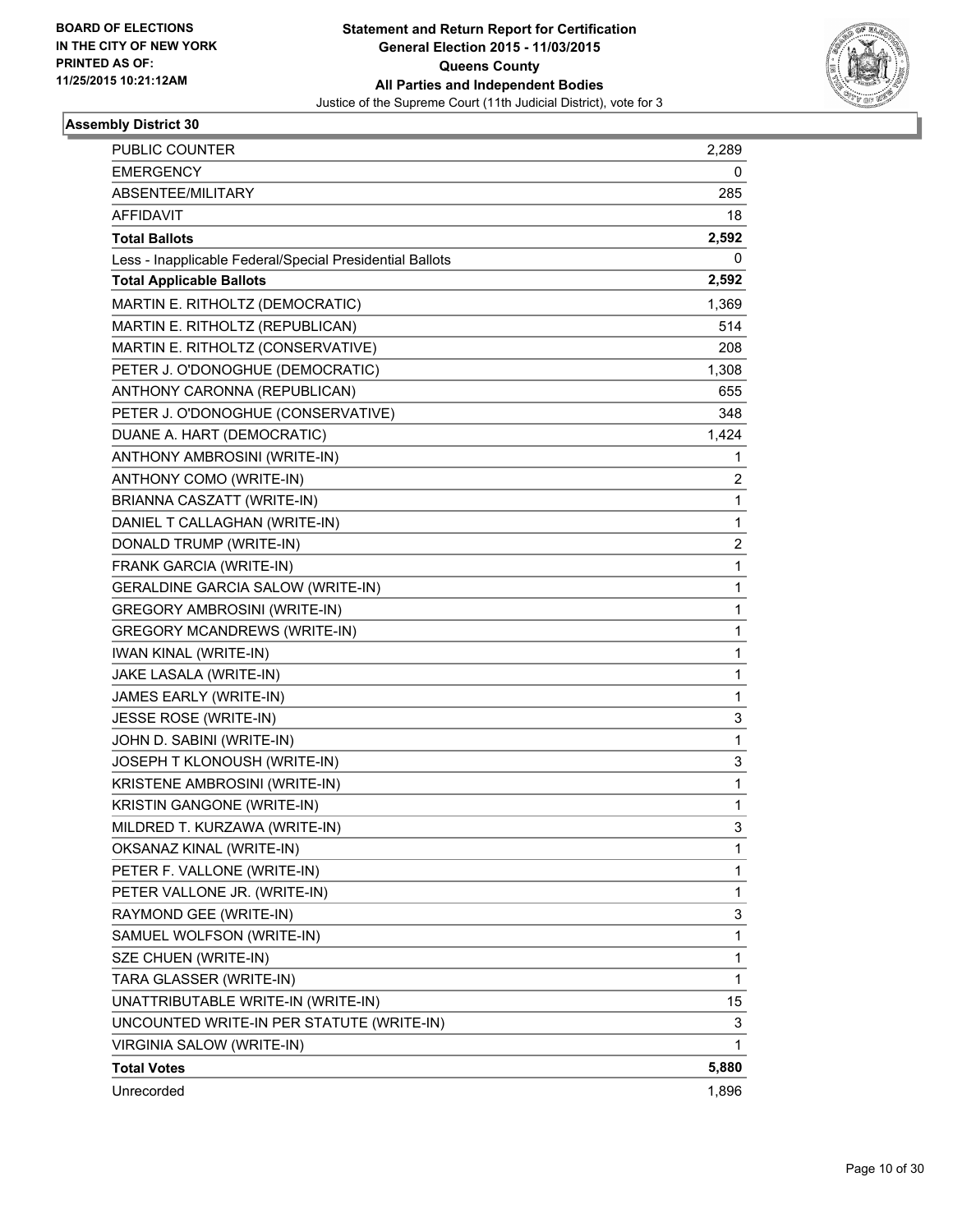

| <b>PUBLIC COUNTER</b>                                    | 2,137 |
|----------------------------------------------------------|-------|
| <b>EMERGENCY</b>                                         | 0     |
| ABSENTEE/MILITARY                                        | 174   |
| <b>AFFIDAVIT</b>                                         | 25    |
| <b>Total Ballots</b>                                     | 2,336 |
| Less - Inapplicable Federal/Special Presidential Ballots | 0     |
| <b>Total Applicable Ballots</b>                          | 2,336 |
| MARTIN E. RITHOLTZ (DEMOCRATIC)                          | 1,505 |
| MARTIN E. RITHOLTZ (REPUBLICAN)                          | 142   |
| MARTIN E. RITHOLTZ (CONSERVATIVE)                        | 48    |
| PETER J. O'DONOGHUE (DEMOCRATIC)                         | 1,428 |
| ANTHONY CARONNA (REPUBLICAN)                             | 174   |
| PETER J. O'DONOGHUE (CONSERVATIVE)                       | 76    |
| DUANE A. HART (DEMOCRATIC)                               | 1,622 |
| ALLAN JENNINGS (WRITE-IN)                                | 1     |
| <b>BISHME ALLAH (WRITE-IN)</b>                           | 1     |
| <b>BUDDHA ALLAH (WRITE-IN)</b>                           | 1     |
| JOHN SCHRAVONE (WRITE-IN)                                | 1     |
| KANYE WEST (WRITE-IN)                                    | 1     |
| MICHAEL MCSCREEN (WRITE-IN)                              | 1     |
| MICHELLE WOODARD (WRITE-IN)                              | 1     |
| STEVE SCOTT (WRITE-IN)                                   | 1     |
| UNATTRIBUTABLE WRITE-IN (WRITE-IN)                       | 13    |
| UNCOUNTED WRITE-IN PER STATUTE (WRITE-IN)                | 1     |
| <b>Total Votes</b>                                       | 5,017 |
| Unrecorded                                               | 1,991 |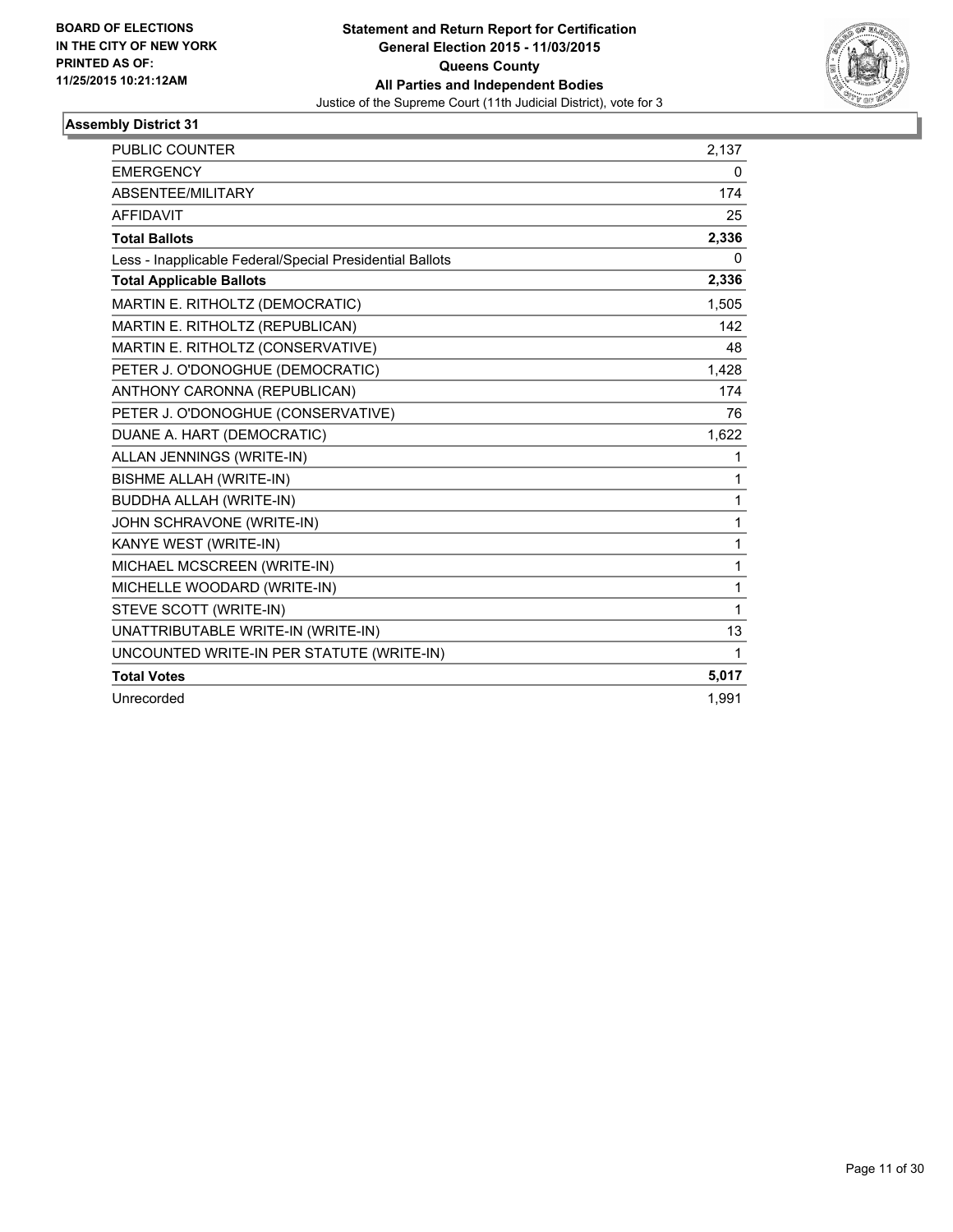

| PUBLIC COUNTER                                           | 2,801 |
|----------------------------------------------------------|-------|
| <b>EMERGENCY</b>                                         | 0     |
| ABSENTEE/MILITARY                                        | 193   |
| <b>AFFIDAVIT</b>                                         | 29    |
| <b>Total Ballots</b>                                     | 3,023 |
| Less - Inapplicable Federal/Special Presidential Ballots | 0     |
| <b>Total Applicable Ballots</b>                          | 3,023 |
| MARTIN E. RITHOLTZ (DEMOCRATIC)                          | 2,071 |
| MARTIN E. RITHOLTZ (REPUBLICAN)                          | 89    |
| MARTIN E. RITHOLTZ (CONSERVATIVE)                        | 19    |
| PETER J. O'DONOGHUE (DEMOCRATIC)                         | 1,936 |
| ANTHONY CARONNA (REPUBLICAN)                             | 127   |
| PETER J. O'DONOGHUE (CONSERVATIVE)                       | 49    |
| DUANE A. HART (DEMOCRATIC)                               | 2,228 |
| <b>BRUCE COPNEY (WRITE-IN)</b>                           | 3     |
| DEBRA D WEB (WRITE-IN)                                   | 1     |
| JENNIFER NORMAN (WRITE-IN)                               | 3     |
| MAURICE MUIR (WRITE-IN)                                  | 3     |
| MUNIR AVERY (WRITE-IN)                                   | 1     |
| NETTIE V POWELL (WRITE-IN)                               | 1     |
| NICOLE DORAN (WRITE-IN)                                  | 1     |
| SHELLY JACKSON (WRITE-IN)                                | 1     |
| STEPHEN WILLIAMS (WRITE-IN)                              | 1     |
| UNATTRIBUTABLE WRITE-IN (WRITE-IN)                       | 3     |
| UNCOUNTED WRITE-IN PER STATUTE (WRITE-IN)                | 1     |
| <b>Total Votes</b>                                       | 6,538 |
| Unrecorded                                               | 2.531 |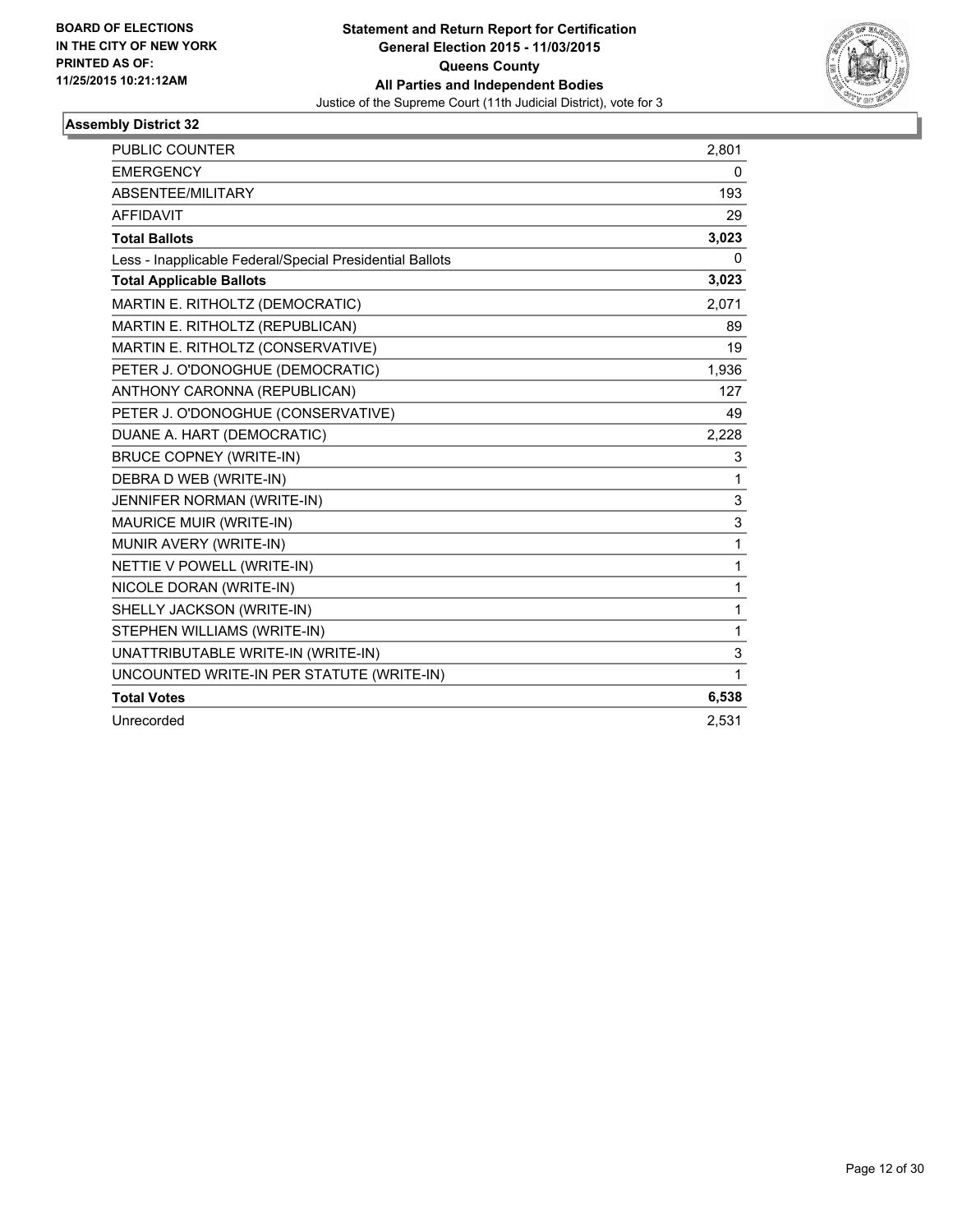

| <b>PUBLIC COUNTER</b>                                    | 5,644  |
|----------------------------------------------------------|--------|
| <b>EMERGENCY</b>                                         | 0      |
| ABSENTEE/MILITARY                                        | 232    |
| <b>AFFIDAVIT</b>                                         | 20     |
| <b>Total Ballots</b>                                     | 5,896  |
| Less - Inapplicable Federal/Special Presidential Ballots | 0      |
| <b>Total Applicable Ballots</b>                          | 5,896  |
| MARTIN E. RITHOLTZ (DEMOCRATIC)                          | 3,287  |
| MARTIN E. RITHOLTZ (REPUBLICAN)                          | 783    |
| MARTIN E. RITHOLTZ (CONSERVATIVE)                        | 336    |
| PETER J. O'DONOGHUE (DEMOCRATIC)                         | 3,262  |
| ANTHONY CARONNA (REPUBLICAN)                             | 1,043  |
| PETER J. O'DONOGHUE (CONSERVATIVE)                       | 522    |
| DUANE A. HART (DEMOCRATIC)                               | 3,541  |
| BERNARD SORRENTINO (WRITE-IN)                            | 1      |
| <b>BILL CLINTON (WRITE-IN)</b>                           | 2      |
| CHERRE A. BUGGZ (WRITE-IN)                               | 1      |
| CHRISTINA CROCKER (WRITE-IN)                             | 4      |
| CLYDE VENEL (WRITE-IN)                                   | 1      |
| DAVID SERGE (WRITE-IN)                                   | 3      |
| DIANE SCHUBACH (WRITE-IN)                                | 1      |
| DONALD WHITEHEAD (WRITE-IN)                              | 1      |
| DONEL DAVIS (WRITE-IN)                                   | 3      |
| DYMITRA CTIENNE (WRITE-IN)                               | 1      |
| HAROLD BELIZARE (WRITE-IN)                               | 1      |
| JOSEPH MARTHONE (WRITE-IN)                               | 3      |
| KEVIN H. SATTERFIELD (WRITE-IN)                          | 1      |
| KIMBERLY C BROWN (WRITE-IN)                              | 1      |
| LAWRENCE GOLDSTEIN (WRITE-IN)                            | 1      |
| LEANDRE JOHN (WRITE-IN)                                  | 1      |
| LUC 'ELAI SEVERE (WRITE-IN)                              | 1      |
| MARGARETH LAFRONTANT (WRITE-IN)                          | 1      |
| OSTER BRYAN (WRITE-IN)                                   | 2      |
| RANON JIMENEZ (WRITE-IN)                                 | 1      |
| ROGER WAVEHAN (WRITE-IN)                                 | 1      |
| RONALD FISHER (WRITE-IN)                                 | 1      |
| RUDOLF G. BEHRMANN (WRITE-IN)                            | 1      |
| RUTH CAMPBELL (WRITE-IN)                                 | 2      |
| SABINE FRENCH (WRITE-IN)                                 | 1      |
| SHEIKH HASSEN NASRALLAH (WRITE-IN)                       | 3      |
| STEPHAN DEJEAN (WRITE-IN)                                | 1      |
| STEVEN BERDENARO (WRITE-IN)                              | 1      |
| STEWART ROTHSTEIN (WRITE-IN)                             | 1      |
| TARA CALTABIANO (WRITE-IN)                               | 1      |
| UNATTRIBUTABLE WRITE-IN (WRITE-IN)                       | 10     |
| <b>Total Votes</b>                                       | 12,828 |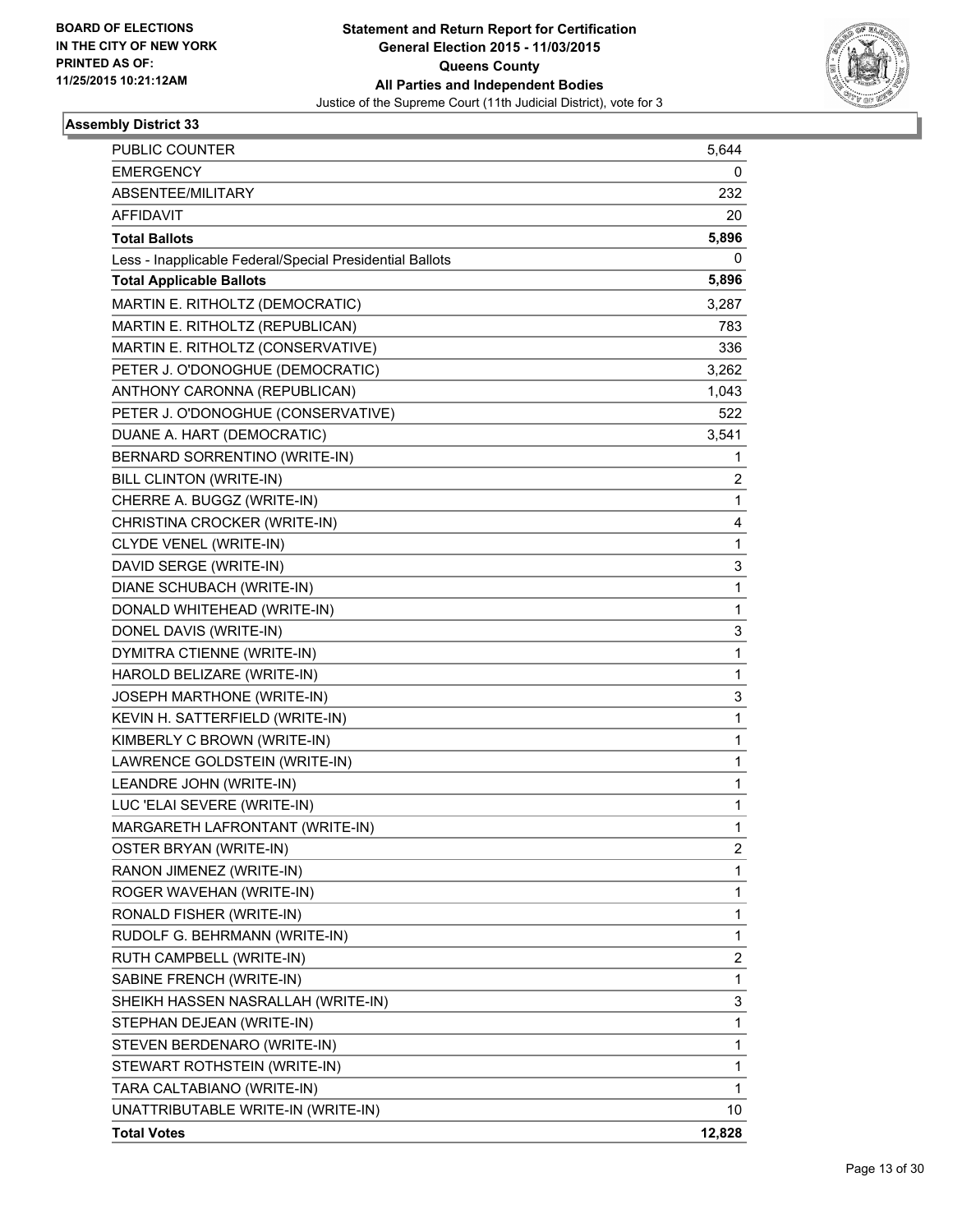

Unrecorded 4,860

| <b>Assembly District 34</b>                              |                |
|----------------------------------------------------------|----------------|
| <b>PUBLIC COUNTER</b>                                    | 2,034          |
| <b>EMERGENCY</b>                                         | 0              |
| ABSENTEE/MILITARY                                        | 151            |
| <b>AFFIDAVIT</b>                                         | 19             |
| <b>Total Ballots</b>                                     | 2,204          |
| Less - Inapplicable Federal/Special Presidential Ballots | 0              |
| <b>Total Applicable Ballots</b>                          | 2,204          |
| MARTIN E. RITHOLTZ (DEMOCRATIC)                          | 1,407          |
| MARTIN E. RITHOLTZ (REPUBLICAN)                          | 254            |
| MARTIN E. RITHOLTZ (CONSERVATIVE)                        | 96             |
| PETER J. O'DONOGHUE (DEMOCRATIC)                         | 1,229          |
| ANTHONY CARONNA (REPUBLICAN)                             | 341            |
| PETER J. O'DONOGHUE (CONSERVATIVE)                       | 133            |
| DUANE A. HART (DEMOCRATIC)                               | 1,296          |
| ADAM SMITH (WRITE-IN)                                    | 1              |
| ANDREW D. GROSSMAN (WRITE-IN)                            | 1              |
| ARTURO SANCHEZ (WRITE-IN)                                | $\mathbf{1}$   |
| BERNIE COHEN (WRITE-IN)                                  | $\mathbf{1}$   |
| <b>BERNIE SANDERS (WRITE-IN)</b>                         | $\overline{2}$ |
| CHAD BUSH (WRITE-IN)                                     | $\mathbf{1}$   |
| CHELSEA MORNING (WRITE-IN)                               | 1              |
| CHEREE A. BUGGZ (WRITE-IN)                               | $\overline{2}$ |
| DANNY DRUMM (WRITE-IN)                                   | $\mathbf{1}$   |
| DONALD KINSCHERF (WRITE-IN)                              | $\mathbf{1}$   |
| EDWARD SNODEN (WRITE-IN)                                 | $\mathbf{1}$   |
| ERIC BAYRUNS (WRITE-IN)                                  | 3              |
| HARNI HON (WRITE-IN)                                     | $\mathbf{1}$   |
| JAMES MCMANUS (WRITE-IN)                                 | 1              |
| JIMMY VAN BRAMER (WRITE-IN)                              | 1              |
| JOHNNETTE TRAILI (WRITE-IN)                              | $\mathbf{1}$   |
| JOSEPH S. SALEMI (WRITE-IN)                              | 1              |
| MEGAN K. ZWIEBEL (WRITE-IN)                              | $\mathbf{1}$   |
| MEHAN RHA (WRITE-IN)                                     | 1              |
| MICAH KWASNIK (WRITE-IN)                                 | 3              |
| MICHAEL SAKS (WRITE-IN)                                  | $\mathbf{1}$   |
| PAUL KERSON (WRITE-IN)                                   | 1              |
| SEAN NICHOLAS (WRITE-IN)                                 | $\mathbf{1}$   |
| SEPP BLATTER (WRITE-IN)                                  | $\mathbf{1}$   |
| UNCOUNTED WRITE-IN PER STATUTE (WRITE-IN)                | 1              |
| <b>Total Votes</b>                                       | 4,787          |
| Unrecorded                                               | 1,825          |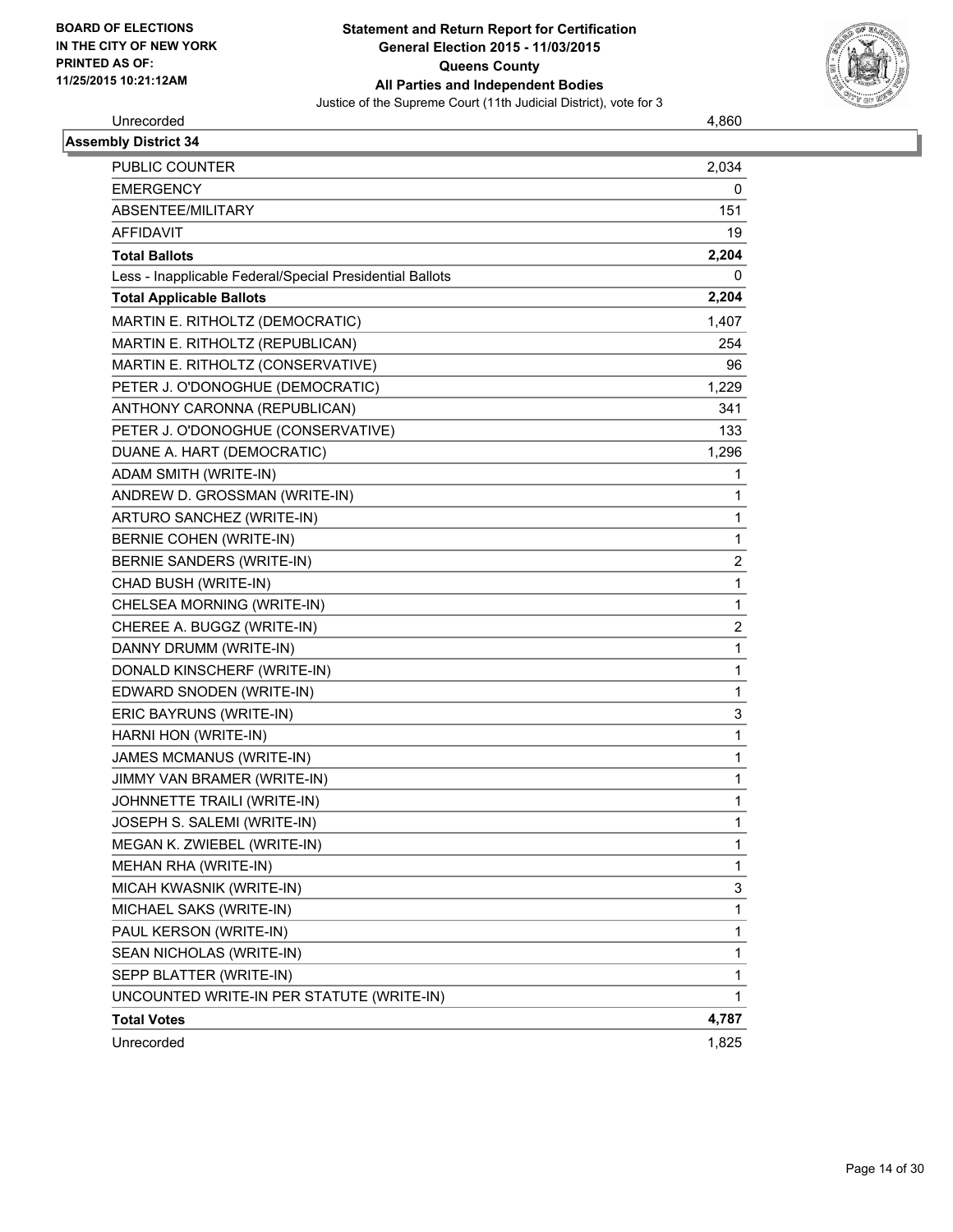

| PUBLIC COUNTER                                           | 1,787        |
|----------------------------------------------------------|--------------|
| <b>EMERGENCY</b>                                         | 0            |
| ABSENTEE/MILITARY                                        | 307          |
| <b>AFFIDAVIT</b>                                         | 24           |
| <b>Total Ballots</b>                                     | 2,118        |
| Less - Inapplicable Federal/Special Presidential Ballots | 0            |
| <b>Total Applicable Ballots</b>                          | 2,118        |
| MARTIN E. RITHOLTZ (DEMOCRATIC)                          | 1,427        |
| MARTIN E. RITHOLTZ (REPUBLICAN)                          | 186          |
| MARTIN E. RITHOLTZ (CONSERVATIVE)                        | 56           |
| PETER J. O'DONOGHUE (DEMOCRATIC)                         | 1,285        |
| ANTHONY CARONNA (REPUBLICAN)                             | 242          |
| PETER J. O'DONOGHUE (CONSERVATIVE)                       | 84           |
| DUANE A. HART (DEMOCRATIC)                               | 1,405        |
| ADAM EDENTON (WRITE-IN)                                  | 1            |
| ANTWAVN GAVINS (WRITE-IN)                                | 1            |
| CHARLES C. SMALL III (WRITE-IN)                          | 3            |
| DONALD TRUMP (WRITE-IN)                                  | 6            |
| HILLARY CLINTON (WRITE-IN)                               | $\mathbf{1}$ |
| JUDITH KLIEN (WRITE-IN)                                  | $\mathbf{1}$ |
| MARK J. BIBLIS (WRITE-IN)                                | 3            |
| UNATTRIBUTABLE WRITE-IN (WRITE-IN)                       | 15           |
| UNCOUNTED WRITE-IN PER STATUTE (WRITE-IN)                | 4            |
| <b>Total Votes</b>                                       | 4,720        |
| Unrecorded                                               | 1,634        |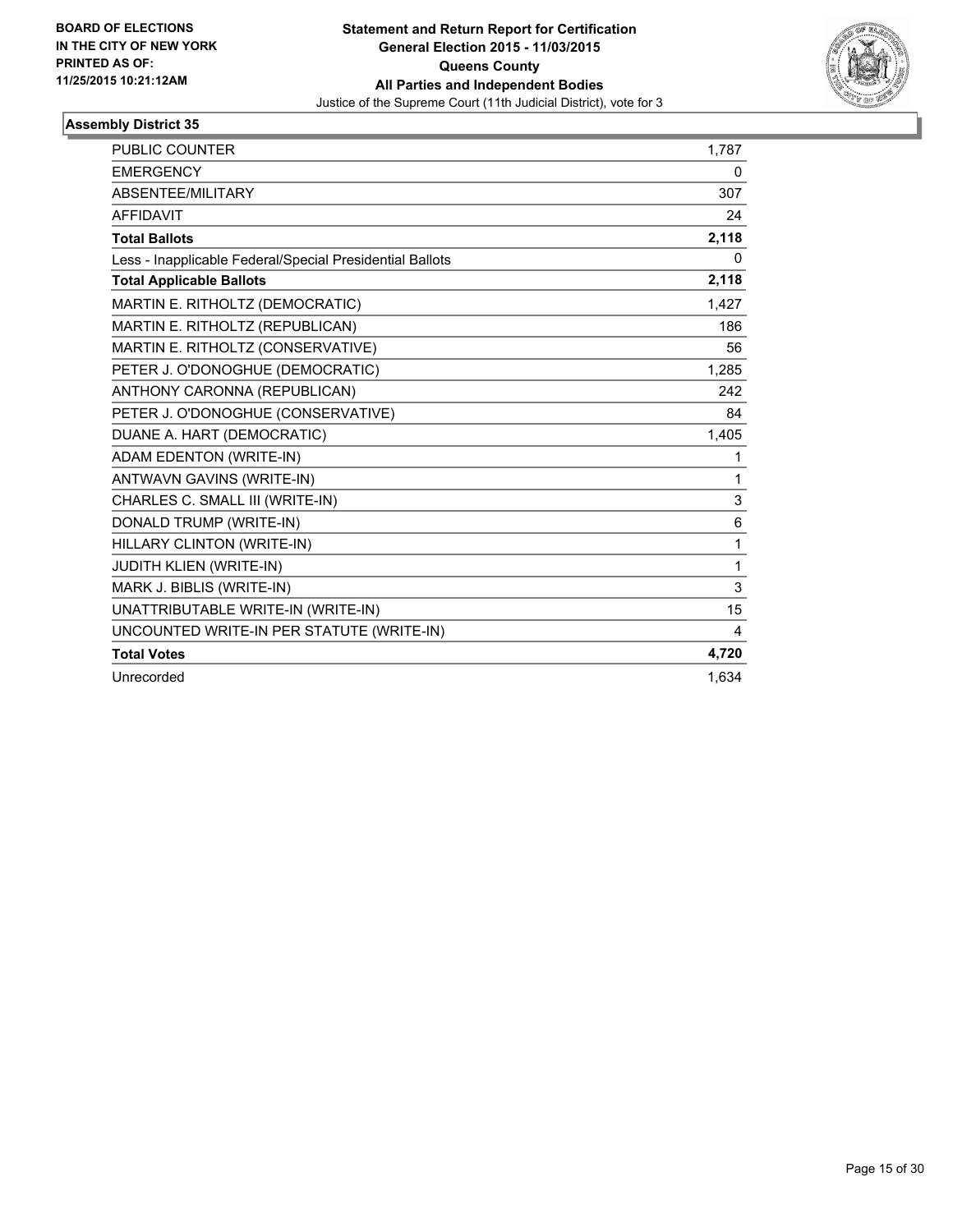

| <b>PUBLIC COUNTER</b>                                    | 2,233                   |
|----------------------------------------------------------|-------------------------|
| <b>EMERGENCY</b>                                         | 0                       |
| ABSENTEE/MILITARY                                        | 153                     |
| <b>AFFIDAVIT</b>                                         | 23                      |
| <b>Total Ballots</b>                                     | 2,409                   |
| Less - Inapplicable Federal/Special Presidential Ballots | 0                       |
| <b>Total Applicable Ballots</b>                          | 2,409                   |
| MARTIN E. RITHOLTZ (DEMOCRATIC)                          | 1,439                   |
| MARTIN E. RITHOLTZ (REPUBLICAN)                          | 300                     |
| MARTIN E. RITHOLTZ (CONSERVATIVE)                        | 119                     |
| PETER J. O'DONOGHUE (DEMOCRATIC)                         | 1,494                   |
| ANTHONY CARONNA (REPUBLICAN)                             | 408                     |
| PETER J. O'DONOGHUE (CONSERVATIVE)                       | 194                     |
| DUANE A. HART (DEMOCRATIC)                               | 1,510                   |
| AL FRANKEN (WRITE-IN)                                    | 1                       |
| ALEX ANGELA (WRITE-IN)                                   | 1                       |
| ANDREW CUOMO (WRITE-IN)                                  | 1                       |
| ANTHONY PAPPAS (WRITE-IN)                                | 1                       |
| <b>BRADLEY CHAIN (WRITE-IN)</b>                          | 1                       |
| BRADLEY WANRER (WRITE-IN)                                | 1                       |
| <b>BURIM NAMANI (WRITE-IN)</b>                           | 1                       |
| CHRISTOPHER WALTER STRUNGIS (WRITE-IN)                   | $\overline{\mathbf{c}}$ |
| <b>COLLEN MEALEY (WRITE-IN)</b>                          | 1                       |
| DOROTHY BONARDI (WRITE-IN)                               | 1                       |
| EDGAR N. HARTLEY (WRITE-IN)                              | 1                       |
| ELIZABETH WARREN (WRITE-IN)                              | 1                       |
| ELLIOT SPITZER (WRITE-IN)                                | 2                       |
| EMILY GORDON (WRITE-IN)                                  | 1                       |
| <b>GENE SIMMONS (WRITE-IN)</b>                           | 1                       |
| <b>GEORGE KONETSK (WRITE-IN)</b>                         | 1                       |
| HANNAH RUTH (WRITE-IN)                                   | 1                       |
| HARRY STONE (WRITE-IN)                                   | 1                       |
| JOHN FICALORA (WRITE-IN)                                 | 1                       |
| JON SHAZAR (WRITE-IN)                                    | 1                       |
| JOSE ARAUJO (WRITE-IN)                                   | 1                       |
| JOSH ABRAMS (WRITE-IN)                                   | 1                       |
| KATHY KEFALAS (WRITE-IN)                                 | 1                       |
| MARIA SACCHETTI (WRITE-IN)                               | 1                       |
| MARIE HAHN (WRITE-IN)                                    | 1                       |
| MARY GAHN (WRITE-IN)                                     | 1                       |
| MATTHEW RYBA (WRITE-IN)                                  | 1                       |
| MIKE MICHEL (WRITE-IN)                                   | 1                       |
| NATE TREADWEL (WRITE-IN)                                 | 1                       |
| PETER VALLONE (WRITE-IN)                                 | 3                       |
| PRET DRAHARMA (WRITE-IN)                                 | 1                       |
| RAPHAEL SAVINO (WRITE-IN)                                | 1                       |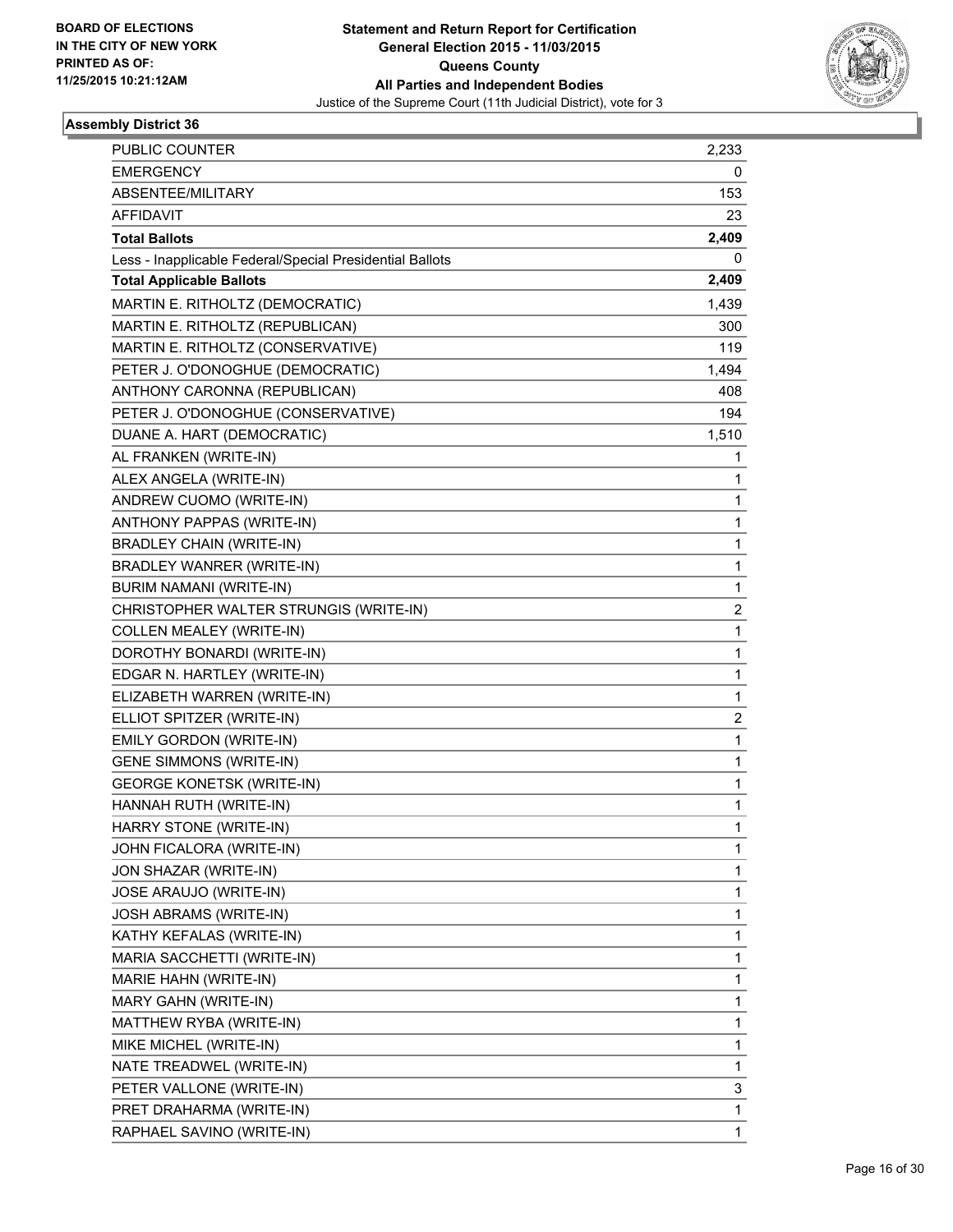

| STEVEN M DARNSY (WRITE-IN)                |       |
|-------------------------------------------|-------|
| UNATTRIBUTABLE WRITE-IN (WRITE-IN)        | 20    |
| UNCOUNTED WRITE-IN PER STATUTE (WRITE-IN) | 9     |
| WESLEY CHENG (WRITE-IN)                   |       |
| <b>Total Votes</b>                        | 5.531 |
| Unrecorded                                | 1.696 |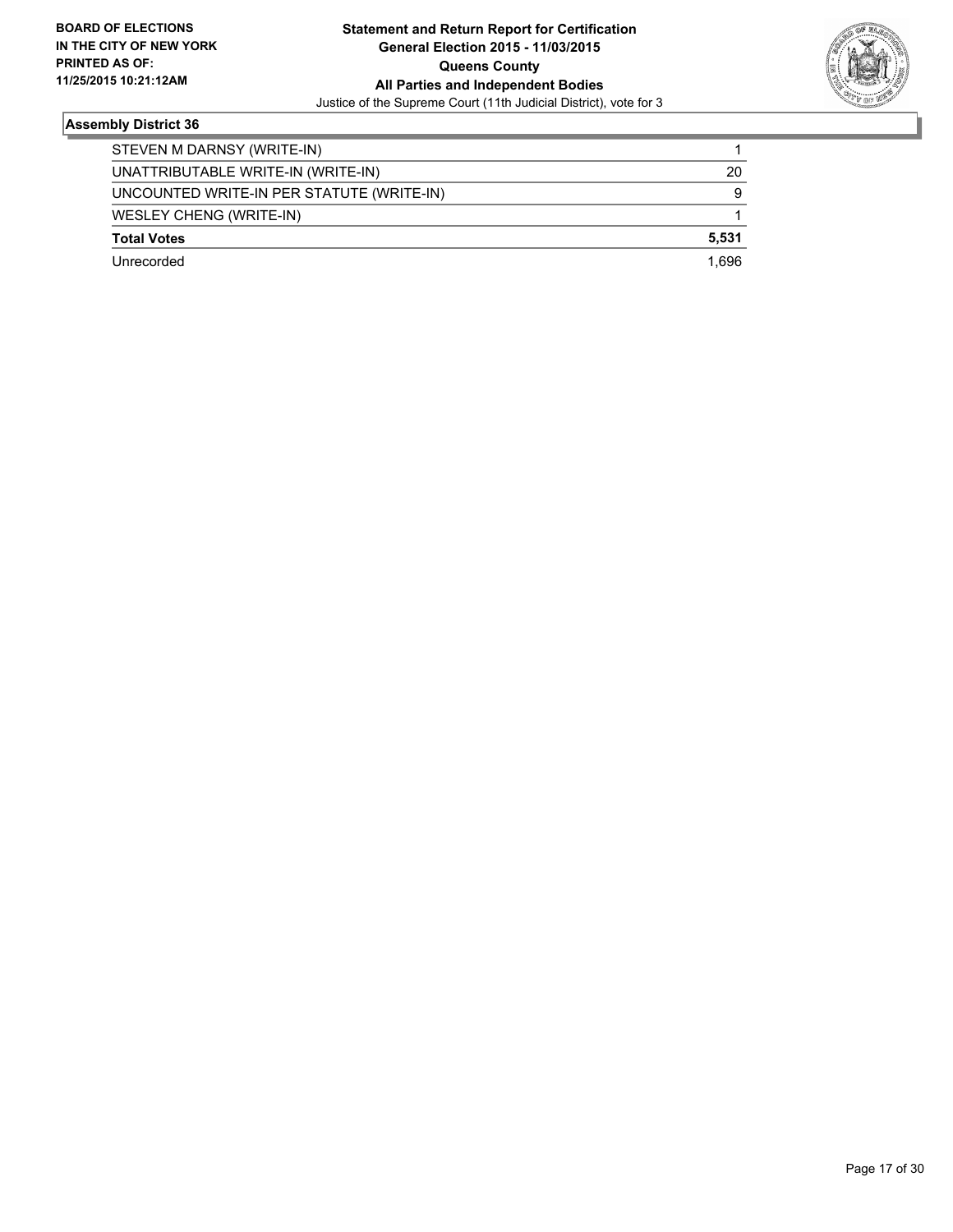

| <b>PUBLIC COUNTER</b>                                    | 2,382       |
|----------------------------------------------------------|-------------|
| <b>EMERGENCY</b>                                         | 0           |
| ABSENTEE/MILITARY                                        | 119         |
| <b>AFFIDAVIT</b>                                         | 41          |
| <b>Total Ballots</b>                                     | 2,542       |
| Less - Inapplicable Federal/Special Presidential Ballots | 0           |
| <b>Total Applicable Ballots</b>                          | 2,542       |
| MARTIN E. RITHOLTZ (DEMOCRATIC)                          | 1,601       |
| MARTIN E. RITHOLTZ (REPUBLICAN)                          | 248         |
| MARTIN E. RITHOLTZ (CONSERVATIVE)                        | 105         |
| PETER J. O'DONOGHUE (DEMOCRATIC)                         | 1,545       |
| ANTHONY CARONNA (REPUBLICAN)                             | 337         |
| PETER J. O'DONOGHUE (CONSERVATIVE)                       | 145         |
| DUANE A. HART (DEMOCRATIC)                               | 1,614       |
| BARBARA J. MONROE (WRITE-IN)                             | 1           |
| BERNIE SANDERS (WRITE-IN)                                | 1           |
| BRIAN LEHRER (WRITE-IN)                                  | 1           |
| CHRIS ELLIS (WRITE-IN)                                   | 1           |
| CLAUDIA JANL (WRITE-IN)                                  | 1           |
| DAVID WRIGHT (WRITE-IN)                                  | 1           |
| DONALD MONES (WRITE-IN)                                  | 1           |
| EMILY BROWN (WRITE-IN)                                   | 1           |
| EUGENE RHEE (WRITE-IN)                                   | 3           |
| <b>GARY LONDIS (WRITE-IN)</b>                            | 1           |
| <b>GRACE JANL (WRITE-IN)</b>                             | 1           |
| HERNAN JANL (WRITE-IN)                                   | 1           |
| JAMES W. MAGEE (WRITE-IN)                                | 1           |
| <b>JASON ANTON (WRITE-IN)</b>                            | 1           |
| JIM LEHRER (WRITE-IN)                                    | 1           |
| JOHN DOE (WRITE-IN)                                      | 1           |
| MARK LEVITT (WRITE-IN)                                   | 1           |
| MARY BROWN (WRITE-IN)                                    | 1           |
| MICHAEL TORRE (WRITE-IN)                                 | 1           |
| MORGAN NEFF (WRITE-IN)                                   | 2           |
| NICK GULOTTA (WRITE-IN)                                  | $\mathbf 1$ |
| REBECCA D. LYNCH (WRITE-IN)                              | 1           |
| SHIRLEY LIMONGI (WRITE-IN)                               | 3           |
| STEVE CASSIOY (WRITE-IN)                                 | 1           |
| THEODORE STAMOS (WRITE-IN)                               | 1           |
| UNATTRIBUTABLE WRITE-IN (WRITE-IN)                       | 15          |
| UNCOUNTED WRITE-IN PER STATUTE (WRITE-IN)                | 4           |
| WALTER IWACHIW (WRITE-IN)                                | 3           |
| WILLIAM ANDREW GREY (WRITE-IN)                           | 1           |
| <b>Total Votes</b>                                       | 5,648       |
| Unrecorded                                               | 1,978       |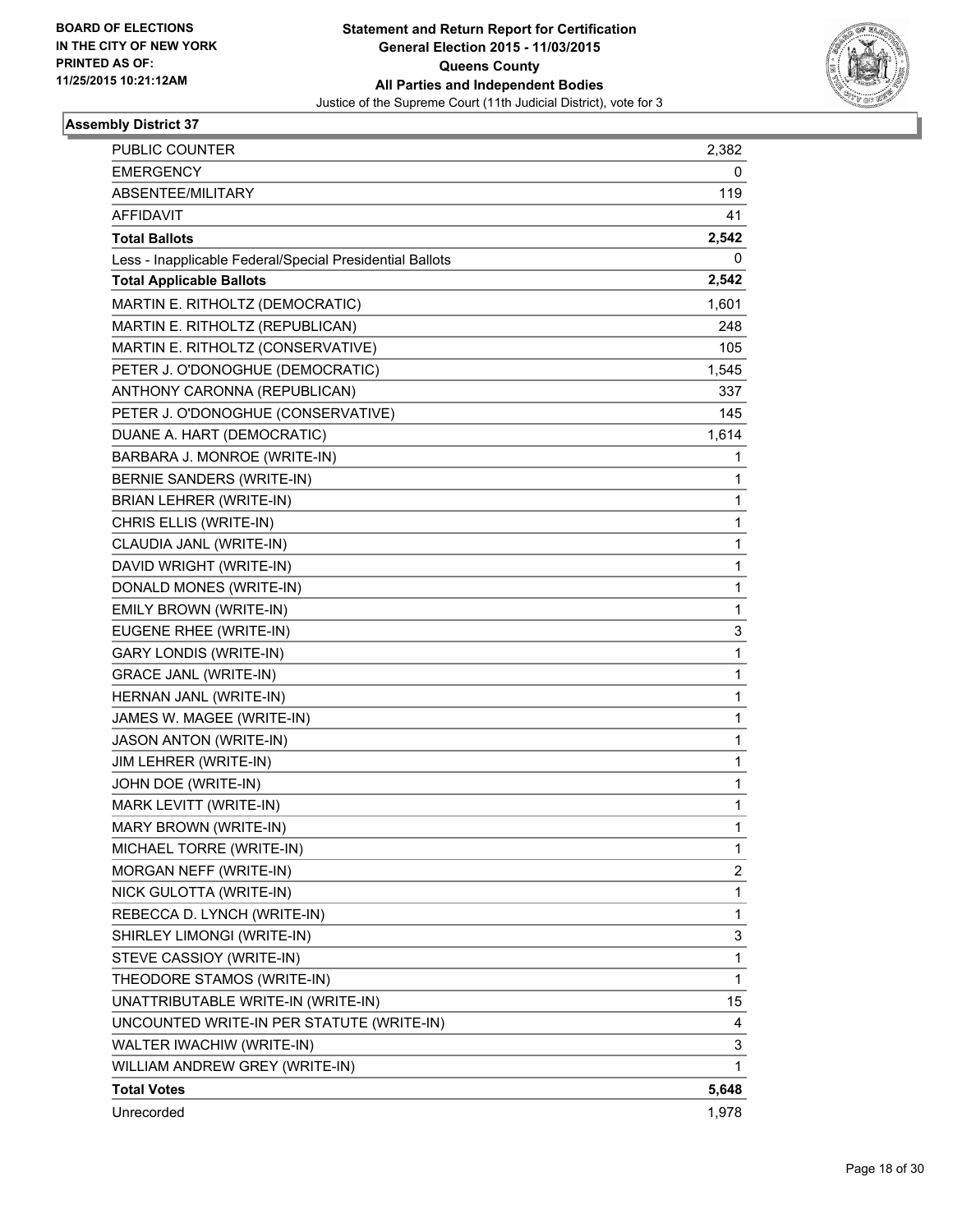

| <b>PUBLIC COUNTER</b>                                    | 1,648          |
|----------------------------------------------------------|----------------|
| <b>EMERGENCY</b>                                         | 0              |
| ABSENTEE/MILITARY                                        | 99             |
| <b>AFFIDAVIT</b>                                         | 22             |
| <b>Total Ballots</b>                                     | 1,769          |
| Less - Inapplicable Federal/Special Presidential Ballots | 0              |
| <b>Total Applicable Ballots</b>                          | 1,769          |
| MARTIN E. RITHOLTZ (DEMOCRATIC)                          | 1,004          |
| MARTIN E. RITHOLTZ (REPUBLICAN)                          | 273            |
| MARTIN E. RITHOLTZ (CONSERVATIVE)                        | 144            |
| PETER J. O'DONOGHUE (DEMOCRATIC)                         | 921            |
| ANTHONY CARONNA (REPUBLICAN)                             | 379            |
| PETER J. O'DONOGHUE (CONSERVATIVE)                       | 199            |
| DUANE A. HART (DEMOCRATIC)                               | 1,018          |
| ARTHUR BROWN (WRITE-IN)                                  | 1              |
| BRIAN STUDLET (WRITE-IN)                                 | 1              |
| EDDIE I. RIVERA (WRITE-IN)                               | 1              |
| <b>JASMINE BROWN (WRITE-IN)</b>                          | 1              |
| JOHN C LAYFIELD (WRITE-IN)                               | $\mathbf{1}$   |
| KIMBERLEY FOGAL (WRITE-IN)                               | 1              |
| MARGARET SMITH (WRITE-IN)                                | $\mathbf 1$    |
| MICHAEL CONIGLIERO (WRITE-IN)                            | 1              |
| MIKE MILLER (WRITE-IN)                                   | $\mathbf{1}$   |
| PETER J DUTTON (WRITE-IN)                                | 1              |
| RICHARD M FOGAL (WRITE-IN)                               | $\overline{2}$ |
| SCOTT BATTAGLIA (WRITE-IN)                               | $\mathbf{1}$   |
| UNATTRIBUTABLE WRITE-IN (WRITE-IN)                       | 14             |
| UNCOUNTED WRITE-IN PER STATUTE (WRITE-IN)                | 3              |
| WILLIAM S NEAL (WRITE-IN)                                | $\mathbf{1}$   |
| <b>Total Votes</b>                                       | 3,969          |
| Unrecorded                                               | 1,338          |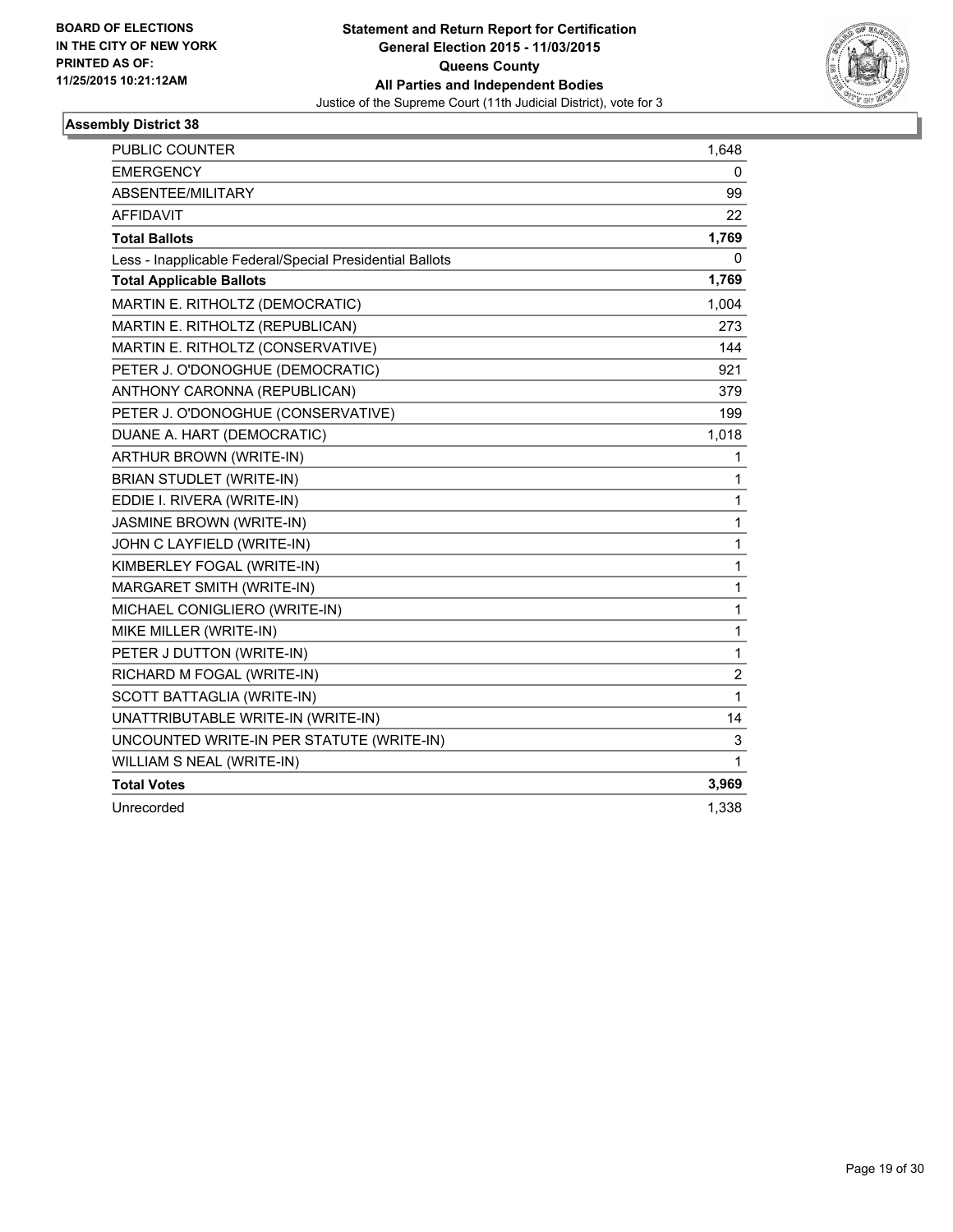

| <b>PUBLIC COUNTER</b>                                    | 1,692 |
|----------------------------------------------------------|-------|
| <b>EMERGENCY</b>                                         | 0     |
| ABSENTEE/MILITARY                                        | 83    |
| <b>AFFIDAVIT</b>                                         | 26    |
| <b>Total Ballots</b>                                     | 1,801 |
| Less - Inapplicable Federal/Special Presidential Ballots | 0     |
| <b>Total Applicable Ballots</b>                          | 1,801 |
| MARTIN E. RITHOLTZ (DEMOCRATIC)                          | 1,191 |
| MARTIN E. RITHOLTZ (REPUBLICAN)                          | 192   |
| MARTIN E. RITHOLTZ (CONSERVATIVE)                        | 47    |
| PETER J. O'DONOGHUE (DEMOCRATIC)                         | 1,047 |
| ANTHONY CARONNA (REPUBLICAN)                             | 260   |
| PETER J. O'DONOGHUE (CONSERVATIVE)                       | 85    |
| DUANE A. HART (DEMOCRATIC)                               | 1,038 |
| CHEREE A. BUGGZ (WRITE-IN)                               | 2     |
| JOHN DUANE (WRITE-IN)                                    | 1     |
| MARTHA COMTANZA CHEMAS (WRITE-IN)                        | 1     |
| MERCEDES CANO (WRITE-IN)                                 | 1     |
| RORY SCHNURR (WRITE-IN)                                  | 1     |
| UNATTRIBUTABLE WRITE-IN (WRITE-IN)                       | 10    |
| YUANIS RODRIGUEZ (WRITE-IN)                              | 1     |
| <b>Total Votes</b>                                       | 3,877 |
| Unrecorded                                               | 1,526 |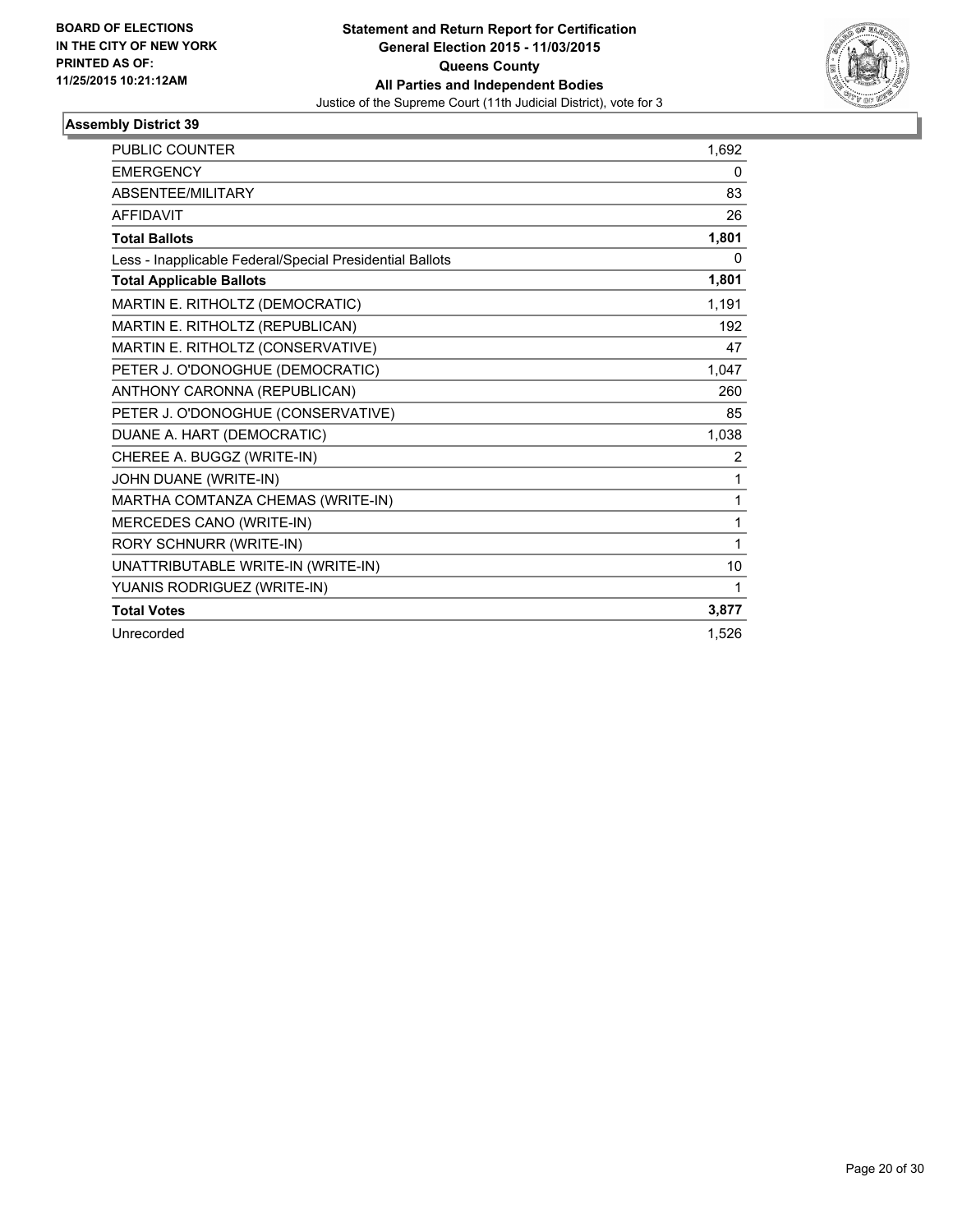

| <b>PUBLIC COUNTER</b>                                    | 1,933          |
|----------------------------------------------------------|----------------|
| <b>EMERGENCY</b>                                         | $\mathbf{0}$   |
| ABSENTEE/MILITARY                                        | 164            |
| <b>AFFIDAVIT</b>                                         | 14             |
| <b>Total Ballots</b>                                     | 2,111          |
| Less - Inapplicable Federal/Special Presidential Ballots | $\mathbf{0}$   |
| <b>Total Applicable Ballots</b>                          | 2,111          |
| MARTIN E. RITHOLTZ (DEMOCRATIC)                          | 1,209          |
| MARTIN E. RITHOLTZ (REPUBLICAN)                          | 401            |
| MARTIN E. RITHOLTZ (CONSERVATIVE)                        | 104            |
| PETER J. O'DONOGHUE (DEMOCRATIC)                         | 1,123          |
| ANTHONY CARONNA (REPUBLICAN)                             | 507            |
| PETER J. O'DONOGHUE (CONSERVATIVE)                       | 194            |
| DUANE A. HART (DEMOCRATIC)                               | 1,196          |
| DAVID KWANG (WRITE-IN)                                   | 1              |
| ELAINE CHASAN (WRITE-IN)                                 | 1              |
| HELEN MARASHELL (WRITE-IN)                               | 1              |
| MELINDA KATZ (WRITE-IN)                                  | 1              |
| ROLAND FREISLER (WRITE-IN)                               | 1              |
| UNATTRIBUTABLE WRITE-IN (WRITE-IN)                       | 4              |
| UNCOUNTED WRITE-IN PER STATUTE (WRITE-IN)                | $\overline{2}$ |
| YANG S SHIM (WRITE-IN)                                   | 1              |
| <b>Total Votes</b>                                       | 4,746          |
| Unrecorded                                               | 1,587          |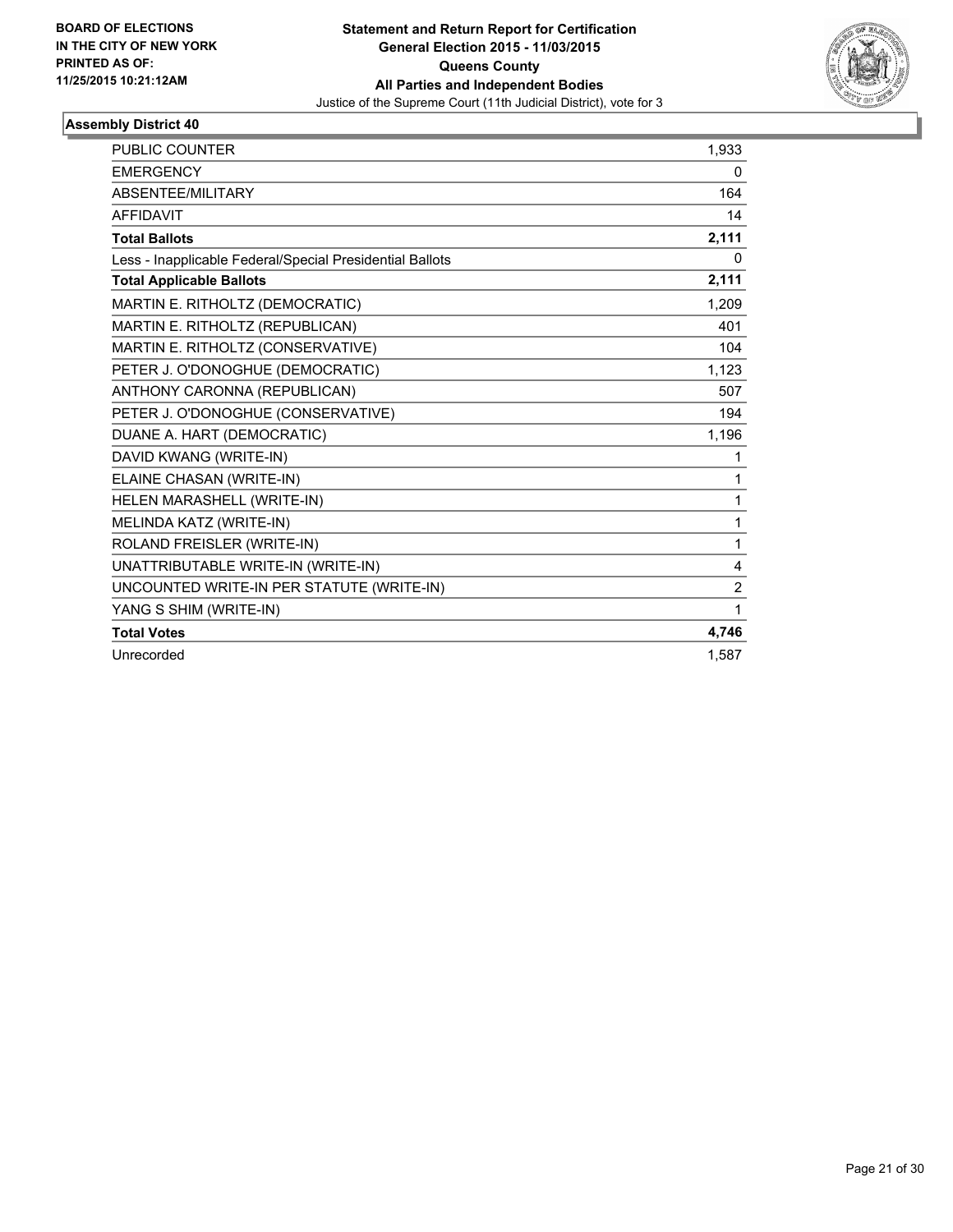

| PUBLIC COUNTER                                           | 51,528       |
|----------------------------------------------------------|--------------|
| <b>EMERGENCY</b>                                         | 0            |
| ABSENTEE/MILITARY                                        | 4,300        |
| AFFIDAVIT                                                | 455          |
| <b>Total Ballots</b>                                     | 56,283       |
| Less - Inapplicable Federal/Special Presidential Ballots | 0            |
| <b>Total Applicable Ballots</b>                          | 56,283       |
| MARTIN E. RITHOLTZ (DEMOCRATIC)                          | 32,573       |
| MARTIN E. RITHOLTZ (REPUBLICAN)                          | 8,071        |
| MARTIN E. RITHOLTZ (CONSERVATIVE)                        | 3,073        |
| PETER J. O'DONOGHUE (DEMOCRATIC)                         | 31,169       |
| ANTHONY CARONNA (REPUBLICAN)                             | 10,535       |
| PETER J. O'DONOGHUE (CONSERVATIVE)                       | 4,932        |
| DUANE A. HART (DEMOCRATIC)                               | 33,779       |
| ABE MILLER (WRITE-IN)                                    | 1            |
| ADAM EDENTON (WRITE-IN)                                  | 1            |
| ADAM ORLOW (WRITE-IN)                                    | 1            |
| ADAM PERNY (WRITE-IN)                                    | 1            |
| ADAM SMITH (WRITE-IN)                                    | 1            |
| ADRIENNE FOX (WRITE-IN)                                  | 1            |
| AL FRANKEN (WRITE-IN)                                    | 1            |
| ALEX ANGELA (WRITE-IN)                                   | 1            |
| ALEX TALBOT (WRITE-IN)                                   | 1            |
| ALLAN JENNINGS (WRITE-IN)                                | 2            |
| ALTON MADDOX (WRITE-IN)                                  | 2            |
| AMA HENDRICK (WRITE-IN)                                  | 1            |
| ANDRE CANADA (WRITE-IN)                                  | 1            |
| ANDREW CUOMO (WRITE-IN)                                  | 1            |
| ANDREW D. GROSSMAN (WRITE-IN)                            | 1            |
| ANDREW DAVID (WRITE-IN)                                  | 1            |
| ANDREW WADLOR (WRITE-IN)                                 | $\mathbf{1}$ |
| ANNA LEE TAYLOR (WRITE-IN)                               | 1            |
| ANTHONY AMBROSINI (WRITE-IN)                             | 1            |
| ANTHONY COMO (WRITE-IN)                                  | 2            |
| ANTHONY PAPPAS (WRITE-IN)                                | 1            |
| ANTWAVN GAVINS (WRITE-IN)                                | 1            |
| ARTHUR BROWN (WRITE-IN)                                  | 1            |
| ARTURO SANCHEZ (WRITE-IN)                                | 1            |
| ASKAR STEIN (WRITE-IN)                                   | 1            |
| AUGUSTIN TELLA (WRITE-IN)                                | 1            |
| BARBARA J. MONROE (WRITE-IN)                             | 1            |
| BARRY GRODENCHIK (WRITE-IN)                              | 1            |
| BARRY KULA (WRITE-IN)                                    | 1            |
| BERNARD SORRENTINO (WRITE-IN)                            | 1            |
| BERNIE COHEN (WRITE-IN)                                  | 1            |
| BERNIE SANDERS (WRITE-IN)                                | 4            |
|                                                          |              |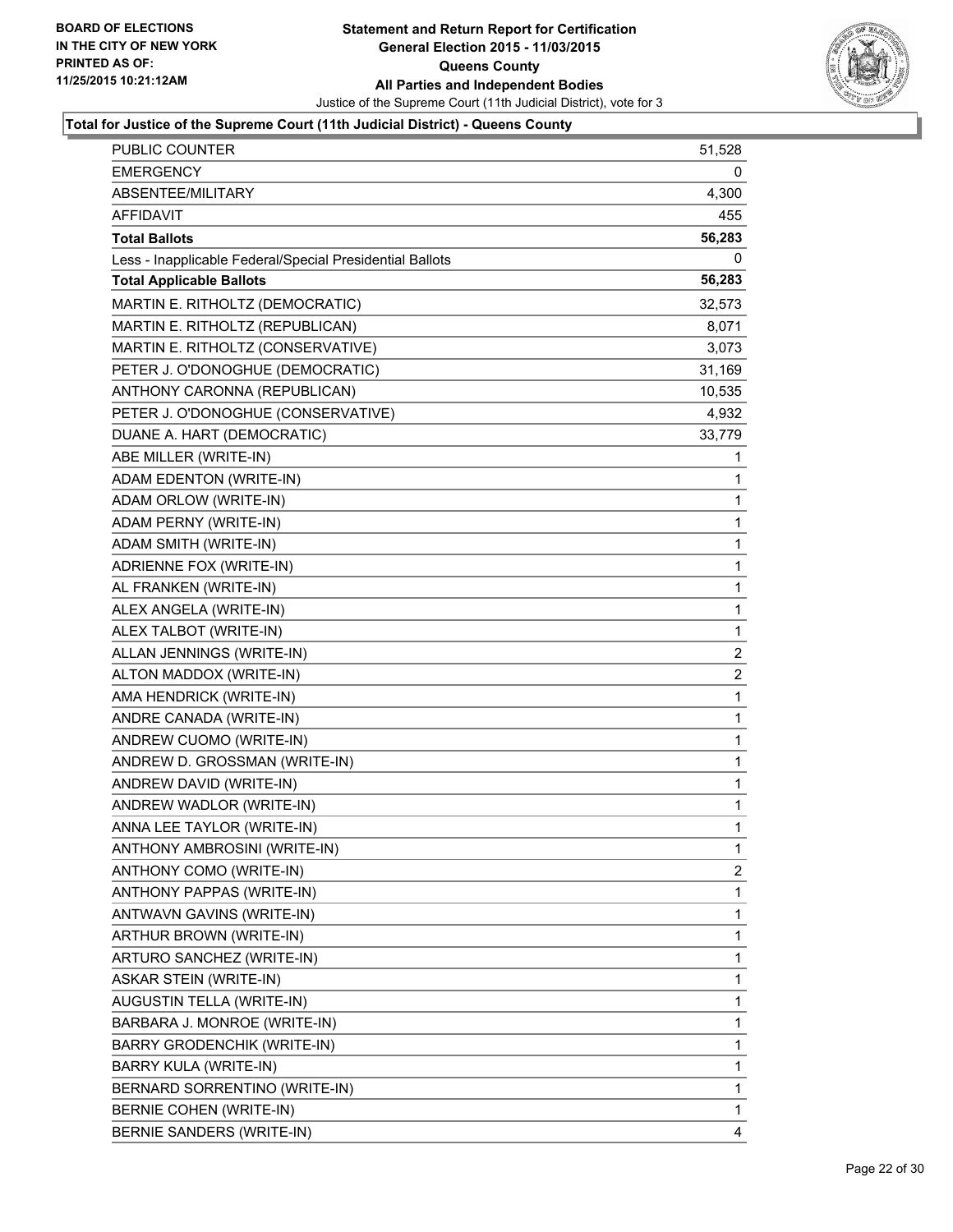

| BETTY D'ANDREA (WRITE-IN)              | $\mathbf 1$    |
|----------------------------------------|----------------|
| BILL CLINTON (WRITE-IN)                | $\overline{a}$ |
| BISHME ALLAH (WRITE-IN)                | 1              |
| <b>BOB JONES (WRITE-IN)</b>            | 1              |
| <b>BOB ROSS (WRITE-IN)</b>             | 3              |
| BRAD WANNER (WRITE-IN)                 | 1              |
| <b>BRADLEY CHAIN (WRITE-IN)</b>        | 1              |
| BRADLEY WANRER (WRITE-IN)              | 1              |
| BRET PERNY (WRITE-IN)                  | 1              |
| BRIAN H LOWY (WRITE-IN)                | 2              |
| BRIAN LEHRER (WRITE-IN)                | 1              |
| BRIAN STUDLET (WRITE-IN)               | 1              |
| BRIANNA CASZATT (WRITE-IN)             | 1              |
| <b>BRUCE COPNEY (WRITE-IN)</b>         | 3              |
| <b>BRUCE POUMAN (WRITE-IN)</b>         | 1              |
| <b>BRUCE PRAUDA (WRITE-IN)</b>         | 1              |
| <b>BUDDA ALLEN (WRITE-IN)</b>          | $\overline{c}$ |
| <b>BUDDHA ALLAH (WRITE-IN)</b>         | 1              |
| BURIM NAMANI (WRITE-IN)                | 1              |
| C. VERNON MASON (WRITE-IN)             | 1              |
| CATHERINE E SAUNDERS (WRITE-IN)        | 1              |
| CHAD BUSH (WRITE-IN)                   | 1              |
| CHARLES C. SMALL III (WRITE-IN)        | 3              |
| CHELSEA MORNING (WRITE-IN)             | 1              |
| CHEREE A. BUGGZ (WRITE-IN)             | 5              |
| CHERRE A. BUGGZ (WRITE-IN)             | 1              |
| CHRIS ELLIS (WRITE-IN)                 | 1              |
| CHRIS WALES (WRITE-IN)                 | 1              |
| CHRISTINA CROCKER (WRITE-IN)           | 4              |
| CHRISTINA GRASSO (WRITE-IN)            | 1              |
| CHRISTOPHER HEALY (WRITE-IN)           | 1              |
| CHRISTOPHER WALTER STRUNGIS (WRITE-IN) | 2              |
| CLAUDIA JANL (WRITE-IN)                | 1              |
| CLYDE VENEL (WRITE-IN)                 | 1              |
| COLLEN MEALEY (WRITE-IN)               | 1              |
| DANIEL GALLAGHER (WRITE-IN)            | 1              |
| DANIEL T CALLAGHAN (WRITE-IN)          | 1              |
| DANIEZA NANAU (WRITE-IN)               | 1              |
| DANNY CAMPBELL (WRITE-IN)              | 1              |
| DANNY DRUMM (WRITE-IN)                 | 1              |
| DANTE DIBLASIO (WRITE-IN)              | 1              |
| DARMIN BACHU (WRITE-IN)                | 1              |
| DAVID DIPADOVA (WRITE-IN)              | 1              |
| DAVID HAMMER (WRITE-IN)                | 1              |
| DAVID KIRSANER (WRITE-IN)              | 1              |
| DAVID KOCH (WRITE-IN)                  | 1              |
|                                        |                |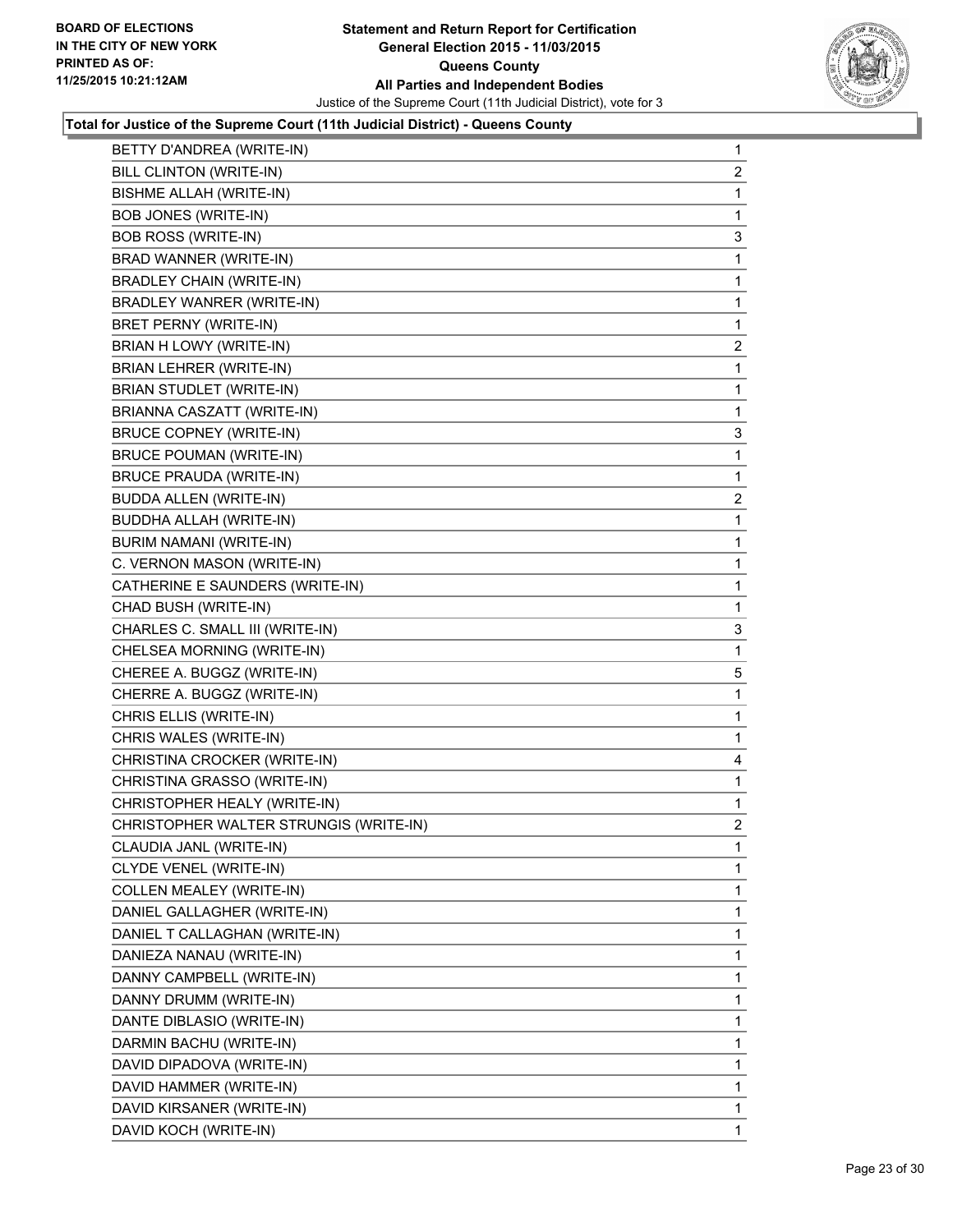

| DAVID KWANG (WRITE-IN)                   | 1              |
|------------------------------------------|----------------|
| DAVID S. DIKMAN (WRITE-IN)               | 1              |
| DAVID SERGE (WRITE-IN)                   | 3              |
| DAVID WRIGHT (WRITE-IN)                  | 1              |
| DEBRA D WEB (WRITE-IN)                   | 1              |
| DIANA D. WALCOTT (WRITE-IN)              | 1              |
| DIANE SCHUBACH (WRITE-IN)                | 1              |
| DICK HERTZ (WRITE-IN)                    | 1              |
| DONALD KINSCHERF (WRITE-IN)              | 1              |
| DONALD MONES (WRITE-IN)                  | 1              |
| DONALD TRUMP (WRITE-IN)                  | 12             |
| DONALD WHITEHEAD (WRITE-IN)              | 1              |
| DONEL DAVIS (WRITE-IN)                   | 3              |
| DOROTHY BONARDI (WRITE-IN)               | 1              |
| DOUGLAS PRESCOTT (WRITE-IN)              | 1              |
| DYMITRA CTIENNE (WRITE-IN)               | 1              |
| ED FOX (WRITE-IN)                        | 1              |
| EDDIE I. RIVERA (WRITE-IN)               | 1              |
| EDGAR N. HARTLEY (WRITE-IN)              | 1              |
| EDWARD L FOX (WRITE-IN)                  | 1              |
| EDWARD SNODEN (WRITE-IN)                 | 1              |
| ELAINE CHASAN (WRITE-IN)                 | 1              |
| ELEANOR MAY (WRITE-IN)                   | 1              |
| ELIJAH GREEN (WRITE-IN)                  | $\overline{2}$ |
| ELIZABETH WARREN (WRITE-IN)              | 3              |
| ELLIOT SPITZER (WRITE-IN)                | $\overline{a}$ |
| ELLIS DEVINE (WRITE-IN)                  | 1              |
| EMIL PARDILOU (WRITE-IN)                 | 1              |
| EMILY BROWN (WRITE-IN)                   | 1              |
| <b>EMILY GORDON (WRITE-IN)</b>           | 1              |
| ERIC BAYRUNS (WRITE-IN)                  | 3              |
| EUGENE RHEE (WRITE-IN)                   | 3              |
| FRANK GARCIA (WRITE-IN)                  | 1              |
| FRANK KELLY (WRITE-IN)                   | 1              |
| FRANK PADAVAN (WRITE-IN)                 | 1              |
| FRANKLIN SNITOW (WRITE-IN)               | 1              |
| <b>GARY LONDIS (WRITE-IN)</b>            | 1              |
| <b>GENE SIMMONS (WRITE-IN)</b>           | 1              |
| <b>GEORGE KONETSK (WRITE-IN)</b>         | 1              |
| <b>GEORGE NICHOLAS (WRITE-IN)</b>        | 1              |
| <b>GERALDINE GARCIA SALOW (WRITE-IN)</b> | 1              |
| GERARD J. MARRA (WRITE-IN)               | 1              |
| <b>GRACE JANL (WRITE-IN)</b>             | 1              |
| GREGORY AMBROSINI (WRITE-IN)             | 1              |
| GREGORY LACHAGA (WRITE-IN)               | 1              |
| GREGORY MCANDREWS (WRITE-IN)             | 1.             |
|                                          |                |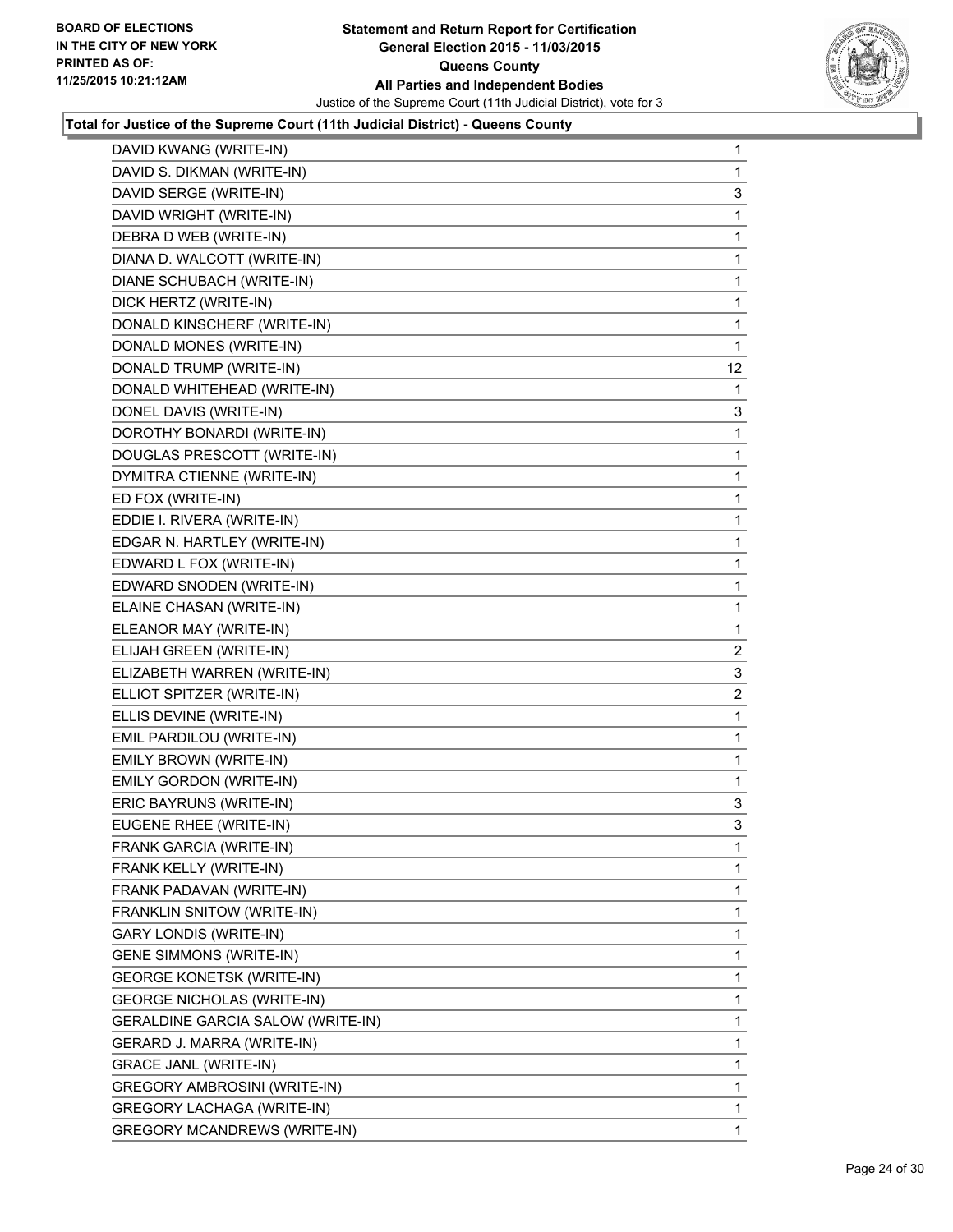

| GULL HODGES (WRITE-IN)        | 1 |
|-------------------------------|---|
| HANNAH RUTH (WRITE-IN)        | 1 |
| HARNI HON (WRITE-IN)          | 1 |
| HAROLD BELIZARE (WRITE-IN)    | 1 |
| HARRY STONE (WRITE-IN)        | 1 |
| HELEN MARASHELL (WRITE-IN)    | 1 |
| HERNAN JANL (WRITE-IN)        | 1 |
| HILLARY CLINTON (WRITE-IN)    | 1 |
| IKE ILKEW (WRITE-IN)          | 1 |
| <b>IWAN KINAL (WRITE-IN)</b>  | 1 |
| JACOB DEGRON (WRITE-IN)       | 1 |
| JAKE LASALA (WRITE-IN)        | 1 |
| JAMES EARLY (WRITE-IN)        | 1 |
| JAMES HUANG (WRITE-IN)        | 1 |
| JAMES KORZENIEWSKI (WRITE-IN) | 1 |
| JAMES MCMANUS (WRITE-IN)      | 1 |
| JAMES MILLER (WRITE-IN)       | 1 |
| JAMES W. MAGEE (WRITE-IN)     | 1 |
| JARRETT ANDREWS (WRITE-IN)    | 1 |
| JASMINE BROWN (WRITE-IN)      | 1 |
| <b>JASON ANTON (WRITE-IN)</b> | 1 |
| JEAN KIM (WRITE-IN)           | 1 |
| JENNIFER NORMAN (WRITE-IN)    | 3 |
| JESSE ROSE (WRITE-IN)         | 3 |
| JIM KORZENIEWSKI (WRITE-IN)   | 1 |
| JIM LEHRER (WRITE-IN)         | 1 |
| JIMMY VAN BRAMER (WRITE-IN)   | 1 |
| JOE FRIDAY (WRITE-IN)         | 1 |
| JOE VIDAL (WRITE-IN)          | 1 |
| JOEL BLUMENFELD (WRITE-IN)    | 3 |
| JOEL L BLUMENTHAL (WRITE-IN)  | 1 |
| JOEL SERRANO (WRITE-IN)       | 1 |
| JOHN C LAYFIELD (WRITE-IN)    | 1 |
| JOHN CENA (WRITE-IN)          | 1 |
| JOHN D. HENDRICK (WRITE-IN)   | 1 |
| JOHN D. SABINI (WRITE-IN)     | 1 |
| JOHN DOE (WRITE-IN)           | 1 |
| JOHN DUANE (WRITE-IN)         | 1 |
| JOHN FICALORA (WRITE-IN)      | 1 |
| JOHN FOX (WRITE-IN)           | 1 |
| JOHN SCHRAVONE (WRITE-IN)     | 1 |
| JOHN SMITH (WRITE-IN)         | 3 |
| JOHN SPATARO (WRITE-IN)       | 1 |
| JOHN SULLIVAN (WRITE-IN)      | 1 |
| JOHN T. SANTUCCI (WRITE-IN)   | 1 |
| JOHN W. CRONIN (WRITE-IN)     | 3 |
|                               |   |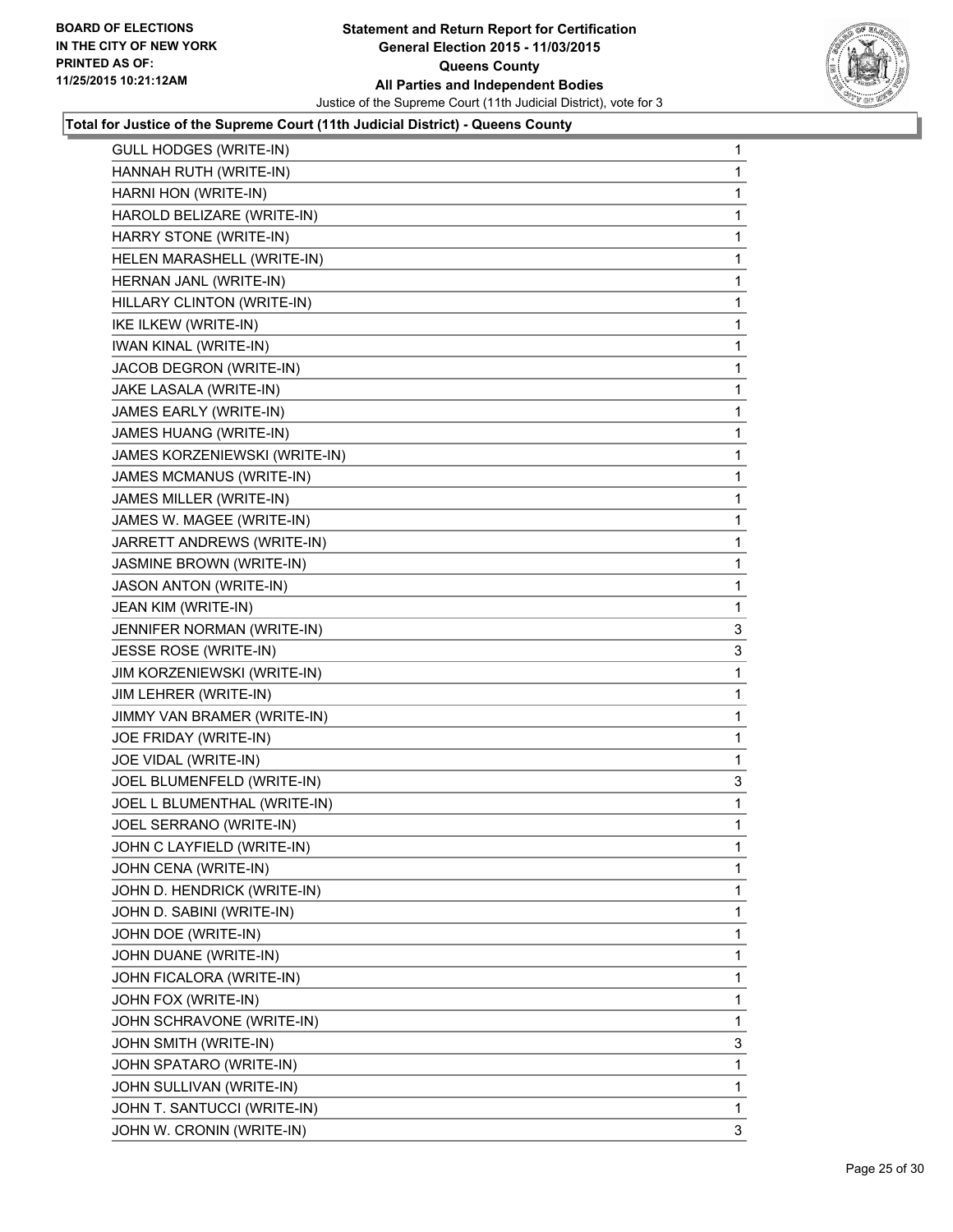

| JOHN WHITEHEAD (WRITE-IN)           | 1 |
|-------------------------------------|---|
| JOHNNETTE TRAILI (WRITE-IN)         | 1 |
| JON SHAZAR (WRITE-IN)               | 1 |
| JONATHAN S KINGSTON (WRITE-IN)      | 2 |
| JOSE ARAUJO (WRITE-IN)              | 1 |
| JOSEPH CONCANNON (WRITE-IN)         | 1 |
| JOSEPH DUBOWSKI (WRITE-IN)          | 1 |
| JOSEPH F. KASPER (WRITE-IN)         | 3 |
| JOSEPH GIORDANO (WRITE-IN)          | 1 |
| JOSEPH H. NIVIN (WRITE-IN)          | 1 |
| JOSEPH J ESPOSITO (WRITE-IN)        | 1 |
| JOSEPH MARTHONE (WRITE-IN)          | 3 |
| JOSEPH S. SALEMI (WRITE-IN)         | 1 |
| JOSEPH T KLONOUSH (WRITE-IN)        | 3 |
| JOSH ABRAMS (WRITE-IN)              | 1 |
| JUDGE JUDY (WRITE-IN)               | 1 |
| <b>JUDITH KLIEN (WRITE-IN)</b>      | 1 |
| KAMIL KRAWCZCYK (WRITE-IN)          | 1 |
| KANYE WEST (WRITE-IN)               | 1 |
| KASTRIOT KASTRATI (WRITE-IN)        | 1 |
| KATHY KEFALAS (WRITE-IN)            | 1 |
| KAYLA HERMAN (WRITE-IN)             | 1 |
| KENNETH STEIN (WRITE-IN)            | 1 |
| KEVIN H. SATTERFIELD (WRITE-IN)     | 1 |
| KEVIN J. HANRATTY (WRITE-IN)        | 3 |
| KIMBERLEY FOGAL (WRITE-IN)          | 1 |
| KIMBERLY C BROWN (WRITE-IN)         | 1 |
| KRISTENE AMBROSINI (WRITE-IN)       | 1 |
| KRISTIN GANGONE (WRITE-IN)          | 1 |
| LAWRENCE GOLDSTEIN (WRITE-IN)       | 1 |
| LEANDRE JOHN (WRITE-IN)             | 1 |
| LENDRE JOHN (WRITE-IN)              | 1 |
| LIZ BUNION AMADEO (WRITE-IN)        | 1 |
| LOU COSTELLO (WRITE-IN)             | 1 |
| LUC 'ELAI SEVERE (WRITE-IN)         | 1 |
| LYLA A. BATTAGLIA (WRITE-IN)        | 1 |
| MADELEINE LESLIE-SKALLER (WRITE-IN) | 1 |
| MAO ZEDONG (WRITE-IN)               | 1 |
| MARCO RUBIO (WRITE-IN)              | 1 |
| MARGARET SMITH (WRITE-IN)           | 1 |
| MARGARETH LAFRONTANT (WRITE-IN)     | 1 |
| MARIA SACCHETTI (WRITE-IN)          | 1 |
| MARIE HAHN (WRITE-IN)               | 1 |
| MARINO PIGNATANO (WRITE-IN)         | 1 |
| MARK GREEN (WRITE-IN)               | 1 |
| MARK J. BIBLIS (WRITE-IN)           | 3 |
|                                     |   |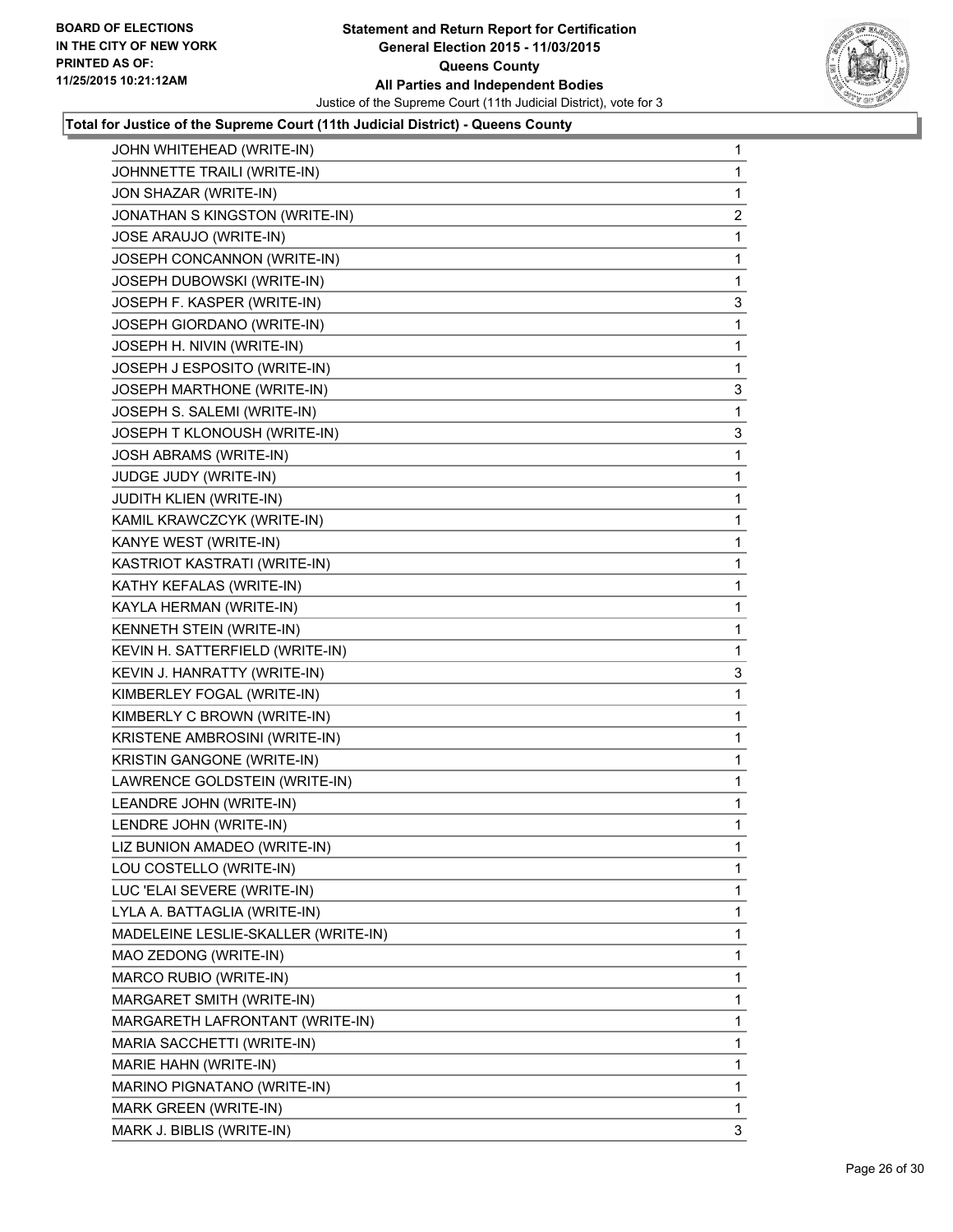

| MARK LEVITT (WRITE-IN)              | 1              |
|-------------------------------------|----------------|
| MARK MOVGELLUZZO (WRITE-IN)         | 1              |
| MARTHA COMTANZA CHEMAS (WRITE-IN)   | 1              |
| MARY ARHAN (WRITE-IN)               | 1              |
| MARY BROWN (WRITE-IN)               | 1              |
| MARY GAHN (WRITE-IN)                | 1              |
| MATT HARVEY (WRITE-IN)              | 1              |
| MATTHEW D HUNTER (WRITE-IN)         | 1              |
| MATTHEW HOLDER (WRITE-IN)           | 1              |
| MATTHEW L. GRASSO (WRITE-IN)        | 1              |
| MATTHEW RYBA (WRITE-IN)             | 1              |
| MAURICE MUIR (WRITE-IN)             | 3              |
| MAX STEIN (WRITE-IN)                | 1              |
| MEGAN K. ZWIEBEL (WRITE-IN)         | 1              |
| MEHAN RHA (WRITE-IN)                | 1              |
| MEIXA REILLY (WRITE-IN)             | 1              |
| MELINDA KATZ (WRITE-IN)             | 1              |
| MERCEDES CANO (WRITE-IN)            | 1              |
| MICAH KWASNIK (WRITE-IN)            | 3              |
| MICHAEL CONIGLIERO (WRITE-IN)       | 1              |
| MICHAEL HAN (WRITE-IN)              | 1              |
| MICHAEL LUCKMAN (WRITE-IN)          | 1              |
| MICHAEL MCSCREEN (WRITE-IN)         | 1              |
| MICHAEL SAKS (WRITE-IN)             | 1              |
| MICHAEL TARIF WARREN (WRITE-IN)     | 1              |
| MICHAEL TORRE (WRITE-IN)            | 1              |
| MICHAEL V. GRASSO (WRITE-IN)        | 1              |
| MICHELLE WOODARD (WRITE-IN)         | 1              |
| MIKE LUPICA (WRITE-IN)              | 1              |
| MIKE MICHEL (WRITE-IN)              | 1              |
| MIKE MILLER (WRITE-IN)              | 1              |
| MIKE PEREZ (WRITE-IN)               | 1              |
| MILDRED T. KURZAWA (WRITE-IN)       | 3              |
| MORGAN NEFF (WRITE-IN)              | 2              |
| MUNIR AVERY (WRITE-IN)              | 2              |
| NAN BEDESI (WRITE-IN)               | $\overline{2}$ |
| NANCY PEREZ (WRITE-IN)              | 1              |
| NATE TREADWEL (WRITE-IN)            | 1              |
| NETTIE V POWELL (WRITE-IN)          | 1              |
| NICHOLAS PETER PHILIPPOV (WRITE-IN) | 3              |
| NICK GULOTTA (WRITE-IN)             | 1              |
| NICOLE DORAN (WRITE-IN)             | 1              |
| NICOLE L. BRAMSTEDT (WRITE-IN)      | 1              |
| NOAH SYNDERGARD (WRITE-IN)          | 1              |
| NORA SCHREIBER (WRITE-IN)           | 1              |
| OKSANAZ KINAL (WRITE-IN)            | 1              |
|                                     |                |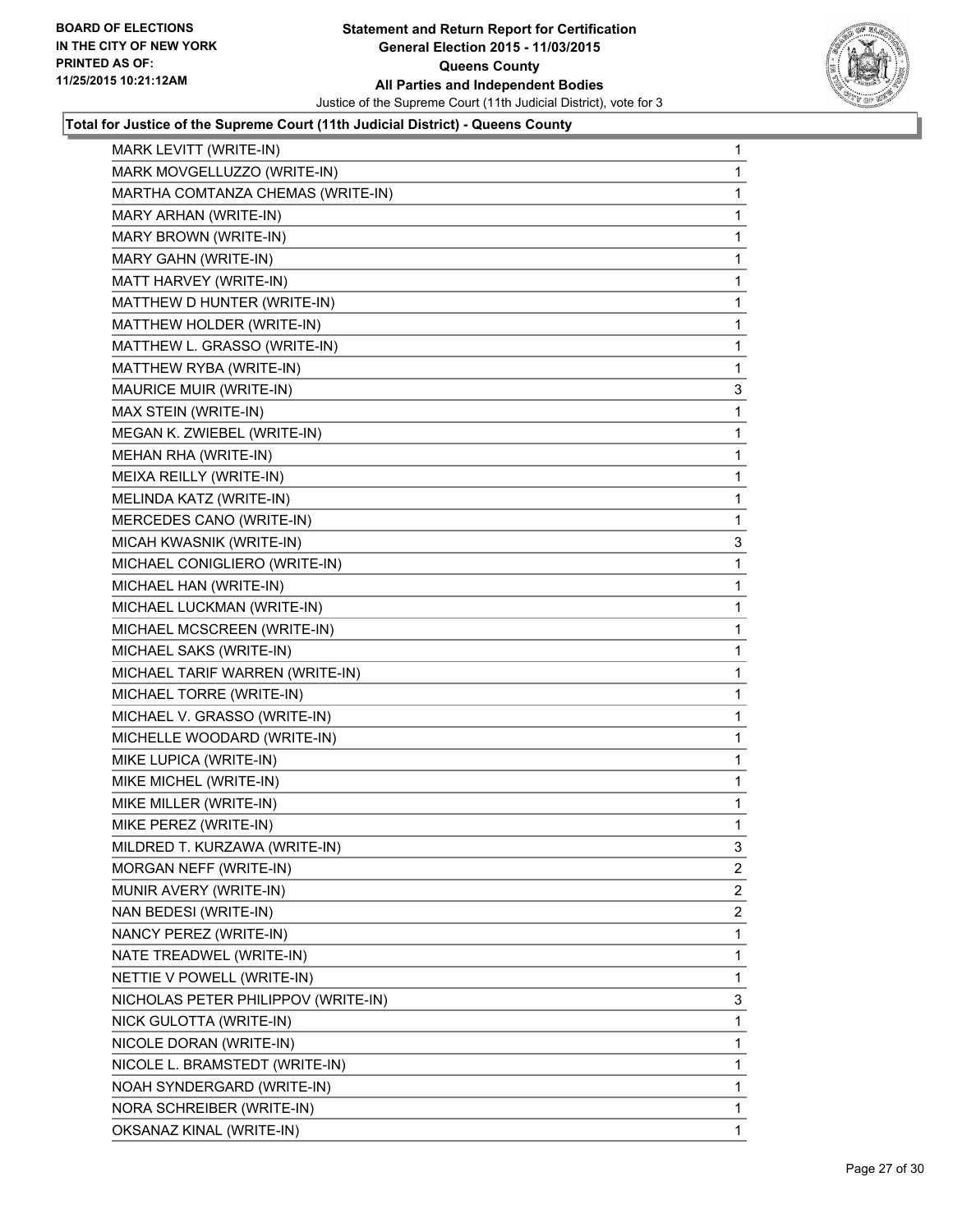

| <b>OSCAR MUNOZ (WRITE-IN)</b> | $\mathbf{1}$   |
|-------------------------------|----------------|
| OSTER BRYAN (WRITE-IN)        | $\overline{a}$ |
| PAMELA EDWARDS (WRITE-IN)     | 1              |
| PATRICIA HEWES (WRITE-IN)     | 1              |
| PATRICK J GREEN (WRITE-IN)    | 1              |
| PATRICK J. WOODS (WRITE-IN)   | 1              |
| PATRICK MCCABE (WRITE-IN)     | 1              |
| PAUL D. SOLOMON (WRITE-IN)    | 1              |
| PAUL KERSON (WRITE-IN)        | 1              |
| PAUL S SZALOH (WRITE-IN)      | 1              |
| PETER F. VALLONE (WRITE-IN)   | 1              |
| PETER J DUTTON (WRITE-IN)     | 1              |
| PETER SHAPIRO (WRITE-IN)      | 1              |
| PETER VALLONE (WRITE-IN)      | 3              |
| PETER VALLONE JR. (WRITE-IN)  | 1              |
| PHIL RAGUSA (WRITE-IN)        | 1              |
| PHILLIP NG (WRITE-IN)         | 1              |
| PRET DRAHARMA (WRITE-IN)      | 1              |
| RAMON FINKEL (WRITE-IN)       | 1              |
| RANDY ORTON (WRITE-IN)        | 1              |
| RANON JIMENEZ (WRITE-IN)      | 1              |
| RAPHAEL SAVINO (WRITE-IN)     | 1              |
| RAYMOND GEE (WRITE-IN)        | 3              |
| REBECCA D. LYNCH (WRITE-IN)   | 2              |
| RICHARD LATIN (WRITE-IN)      | 1              |
| RICHARD M FOGAL (WRITE-IN)    | $\overline{a}$ |
| ROBERT A. DEROSA (WRITE-IN)   | 1              |
| ROGER WAVEHAN (WRITE-IN)      | 1              |
| ROLAND FREISLER (WRITE-IN)    | 1              |
| RON KUBY (WRITE-IN)           | 1              |
| RONALD FISHER (WRITE-IN)      | 1              |
| RORY LANCMAN (WRITE-IN)       | 1              |
| RORY SCHNURR (WRITE-IN)       | 1              |
| ROSEANN SCOTTO (WRITE-IN)     | 3              |
| RUDOLF G. BEHRMANN (WRITE-IN) | 1              |
| RUDY GIULIANI (WRITE-IN)      | 1              |
| RUTH CAMPBELL (WRITE-IN)      | $\overline{2}$ |
| RUTH KAPLAN (WRITE-IN)        | 1              |
| SABINE FRENCH (WRITE-IN)      | 1              |
| SAMUEL MARRERO (WRITE-IN)     | 1              |
| SAMUEL WOLFSON (WRITE-IN)     | 1              |
| SARA PACHT (WRITE-IN)         | 1              |
| SCOTT BATTAGLIA (WRITE-IN)    | 1              |
| SEAN CANADA (WRITE-IN)        | 1              |
| SEAN NICHOLAS (WRITE-IN)      | 1              |
| SEPP BLATTER (WRITE-IN)       | 1              |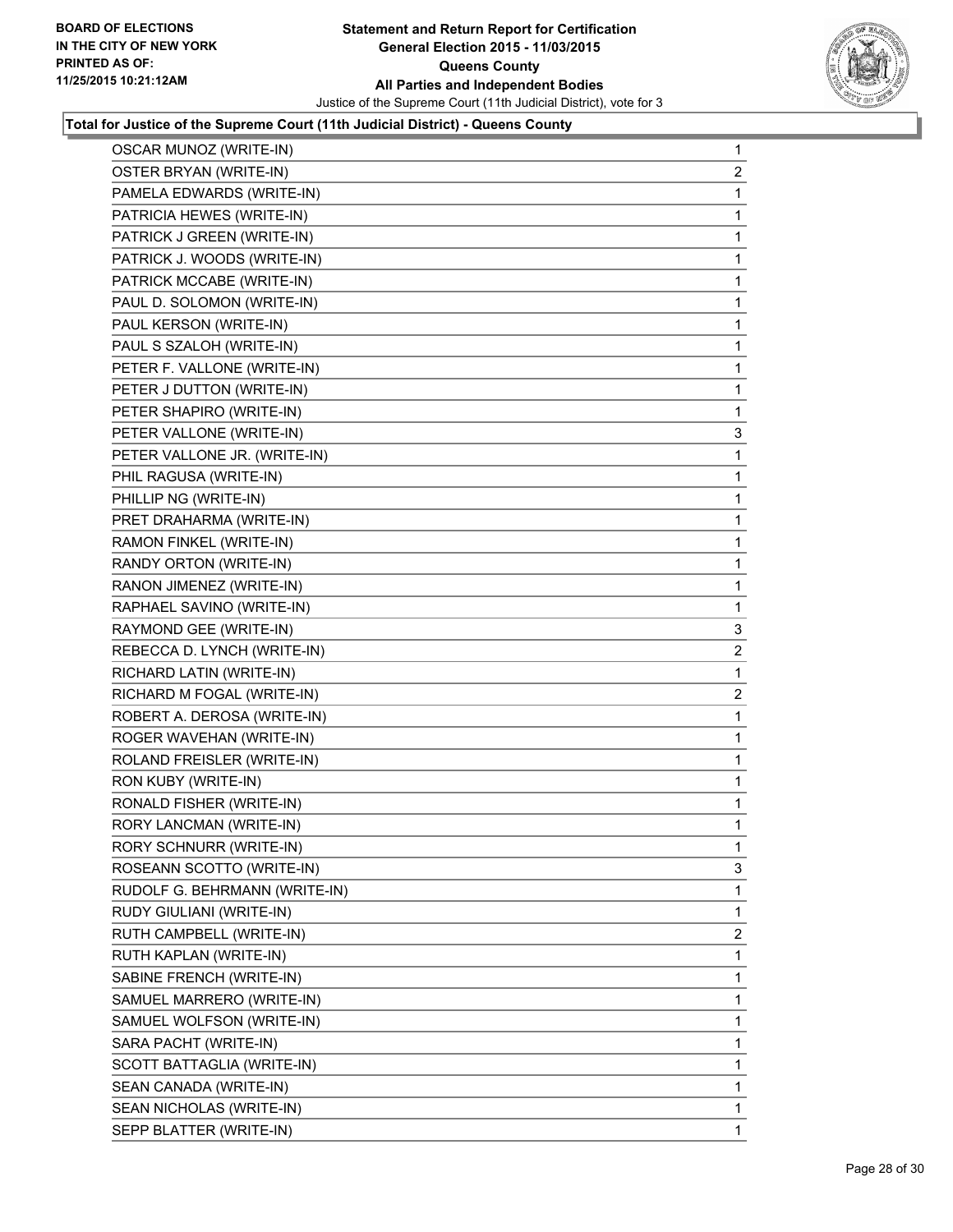

| SHARON ZIEGLER (WRITE-IN)                 | $\mathbf{1}$   |
|-------------------------------------------|----------------|
| SHEIKH HASSEN NASRALLAH (WRITE-IN)        | 3              |
| SHELLY JACKSON (WRITE-IN)                 | 1              |
| SHEROLYN CAMPBELL (WRITE-IN)              | 1              |
| SHIRLEY LIMONGI (WRITE-IN)                | 3              |
| SINOT CHRISTIAN (WRITE-IN)                | 1              |
| STACY KROUN (WRITE-IN)                    | 1              |
| STEPHAN DEJEAN (WRITE-IN)                 | 1              |
| STEPHEN WILLIAMS (WRITE-IN)               | 1              |
| STEVE CASSIOY (WRITE-IN)                  | 1              |
| STEVE KOUTSAVLIS (WRITE-IN)               | 1              |
| STEVE SCOTT (WRITE-IN)                    | 1              |
| STEVEN ANTHONY BEHAR (WRITE-IN)           | 1              |
| STEVEN BERDENARO (WRITE-IN)               | 1              |
| STEVEN M DARNSY (WRITE-IN)                | 1              |
| STEWART ROTHSTEIN (WRITE-IN)              | 1              |
| SUSAN C. WOODS (WRITE-IN)                 | 1              |
| SYLVIA CAMPBELL (WRITE-IN)                | 2              |
| SZE CHUEN (WRITE-IN)                      | 1              |
| TAMIKA FOSTER (WRITE-IN)                  | 1              |
| TAMIKA WILLIAMS (WRITE-IN)                | 3              |
| TARA CALTABIANO (WRITE-IN)                | 1              |
| TARA GLASSER (WRITE-IN)                   | 1              |
| TED CRUZ (WRITE-IN)                       | 1              |
| TERESA M. WOODS (WRITE-IN)                | 1              |
| TERRY EBONY DEMENDONCA (WRITE-IN)         | 1              |
| TERRY RIFENBURG (WRITE-IN)                | 1              |
| TERRYL EBONY DE MENDONCA (WRITE-IN)       | $\overline{2}$ |
| THEODORE STAMOS (WRITE-IN)                | 1              |
| THOMAS J HILLGARDNER (WRITE-IN)           | 2              |
| TONY AVELLA (WRITE-IN)                    | $\overline{2}$ |
| TRISH LOTZOF (WRITE-IN)                   | 1              |
| UNATTRIBUTABLE WRITE-IN (WRITE-IN)        | 229            |
| UNCOUNTED WRITE-IN PER STATUTE (WRITE-IN) | 41             |
| VALERIE KELLY (WRITE-IN)                  | 3              |
| <b>VIRGINIA SALOW (WRITE-IN)</b>          | 1              |
| WALTER IWACHIW (WRITE-IN)                 | 3              |
| <b>WESLEY CHENG (WRITE-IN)</b>            | 1              |
| WILLIAM ANDREW GREY (WRITE-IN)            | 1              |
| WILLIAM C. THOMPSON JR. (WRITE-IN)        | 1              |
| WILLIAM GEHLHAUS (WRITE-IN)               | 1              |
| WILLIAM J HENDRICK JR. (WRITE-IN)         | 1              |
| WILLIAM S NEAL (WRITE-IN)                 | 1              |
| WILMA R. DAVILA (WRITE-IN)                | 1              |
| YANG S SHIM (WRITE-IN)                    | 1              |
| YOGI BERRA (WRITE-IN)                     | 1              |